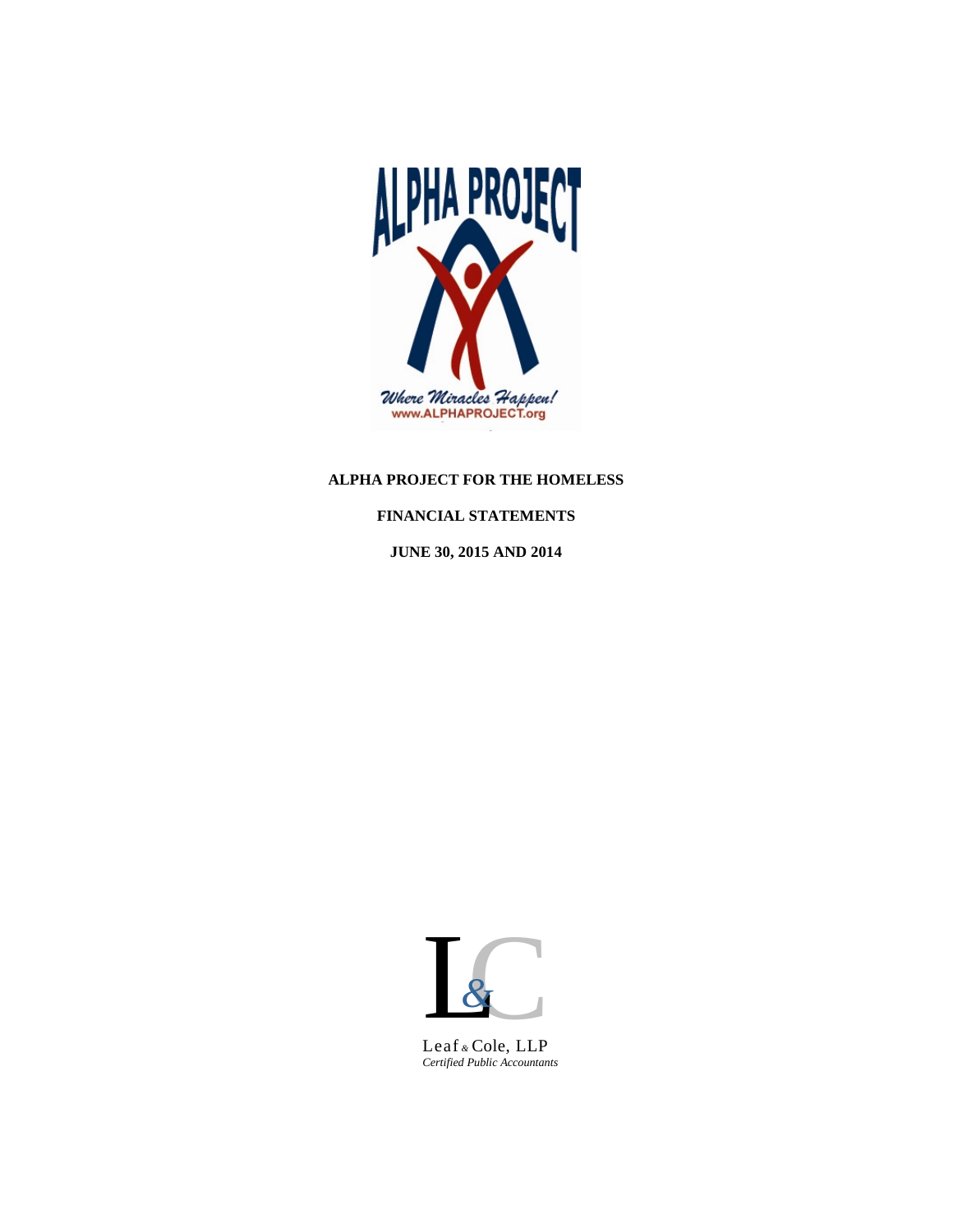# **TABLE OF CONTENTS**

|                                                                                                                                                                                                                                    | Page      |
|------------------------------------------------------------------------------------------------------------------------------------------------------------------------------------------------------------------------------------|-----------|
| <b>Independent Auditor's Report</b>                                                                                                                                                                                                | $1 - 2$   |
| <b>Statements of Financial Position</b>                                                                                                                                                                                            | 3         |
| <b>Statements of Activities</b>                                                                                                                                                                                                    | 4         |
| Statement of Functional Expenses - 2015                                                                                                                                                                                            | 5         |
| <b>Statement of Functional Expenses - 2014</b>                                                                                                                                                                                     | 6         |
| <b>Statements of Cash Flows</b>                                                                                                                                                                                                    | 7         |
| <b>Notes to Financial Statements</b>                                                                                                                                                                                               | $8 - 23$  |
| Schedule of Expenditures of Federal Awards                                                                                                                                                                                         | $24 - 25$ |
| Independent Auditor's Report on Internal Control Over Financial<br>Reporting and on Compliance and Other Matters Based on an Audit<br>of Financial Statements Performed in Accordance With Government<br><b>Auditing Standards</b> | $26 - 27$ |
| Independent Auditor's Report on Compliance With Requirements for<br>Each Major Program and on Internal Control Over Compliance<br>in Accordance With OMB Circular A-133                                                            | $28 - 29$ |
| Schedule of Findings and Questioned Costs                                                                                                                                                                                          | 30        |
| Summary Schedule of Prior Audit Findings                                                                                                                                                                                           | 31        |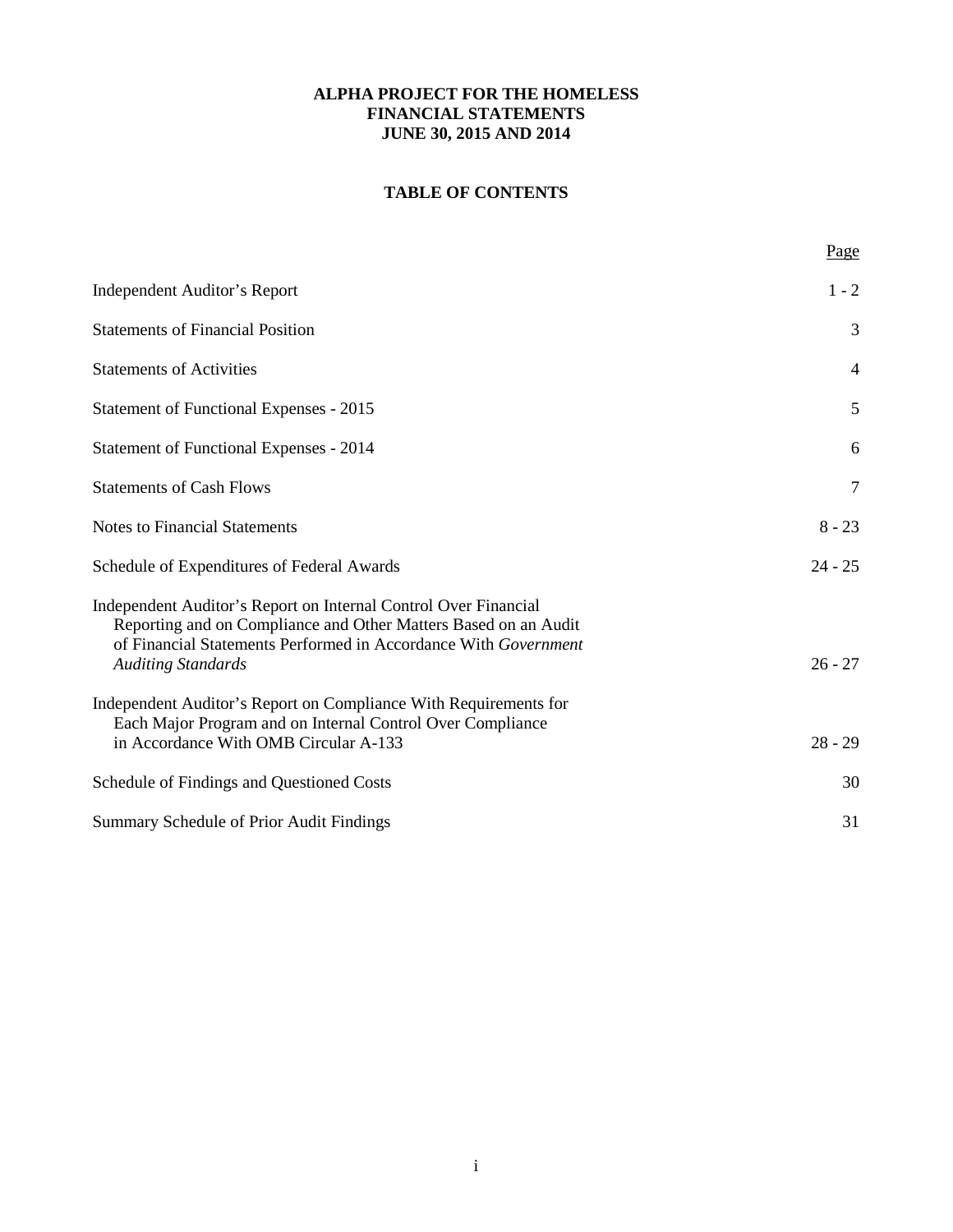

*A Partnership of Professional Corporations* Leaf *&* Cole, LLP

Steven W. Northcote, C.P.A. Michael S. Schreibman, C.P.A. Michael J. Zizzi, C.P.A. Julie A. Firl, C.P.A. Nicholas M. Gines, C.P.A.

**Members** *American Institute of Certified Public Accountants California Society of Certified Public Accountants Certified Public Accountants*

# **Independent Auditor's Report**

To the Board of Directors Alpha Project for the Homeless

#### **Report on the Financial Statements**

We have audited the accompanying financial statements of Alpha Project for the Homeless, which comprise the statements of financial position as of June 30, 2015 and 2014, and the related statements of activities, functional expenses and cash flows for the years then ended, and the related notes to the financial statements.

#### *Management's Responsibility for the Financial Statements*

Management is responsible for the preparation and fair presentation of these financial statements in accordance with accounting principles generally accepted in the United States of America; this includes the design, implementation, and maintenance of internal control relevant to the preparation and fair presentation of financial statements that are free from material misstatement, whether due to fraud or error.

# *Auditor's Responsibility*

Our responsibility is to express an opinion on these financial statements based on our audits. We conducted our audits in accordance with auditing standards generally accepted in the United States of America and the standards applicable to financial audits contained in *Government Auditing Standards*, issued by the Comptroller General of the United States. Those standards require that we plan and perform the audit to obtain reasonable assurance about whether the financial statements are free from material misstatement.

An audit involves performing procedures to obtain audit evidence about the amounts and disclosures in the financial statements. The procedures selected depend on the auditor's judgment, including the assessment of the risks of material misstatement of the financial statements, whether due to fraud or error. In making those risk assessments, the auditor considers internal control relevant to the entity's preparation and fair presentation of the financial statements in order to design audit procedures that are appropriate in the circumstances, but not for the purpose of expressing an opinion on the effectiveness of the entity's internal control. Accordingly, we express no such opinion. An audit also includes evaluating the appropriateness of accounting policies used and the reasonableness of significant accounting estimates made by management, as well as evaluating the overall presentation of the financial statements.

We believe that the audit evidence we have obtained is sufficient and appropriate to provide a basis for our audit opinion.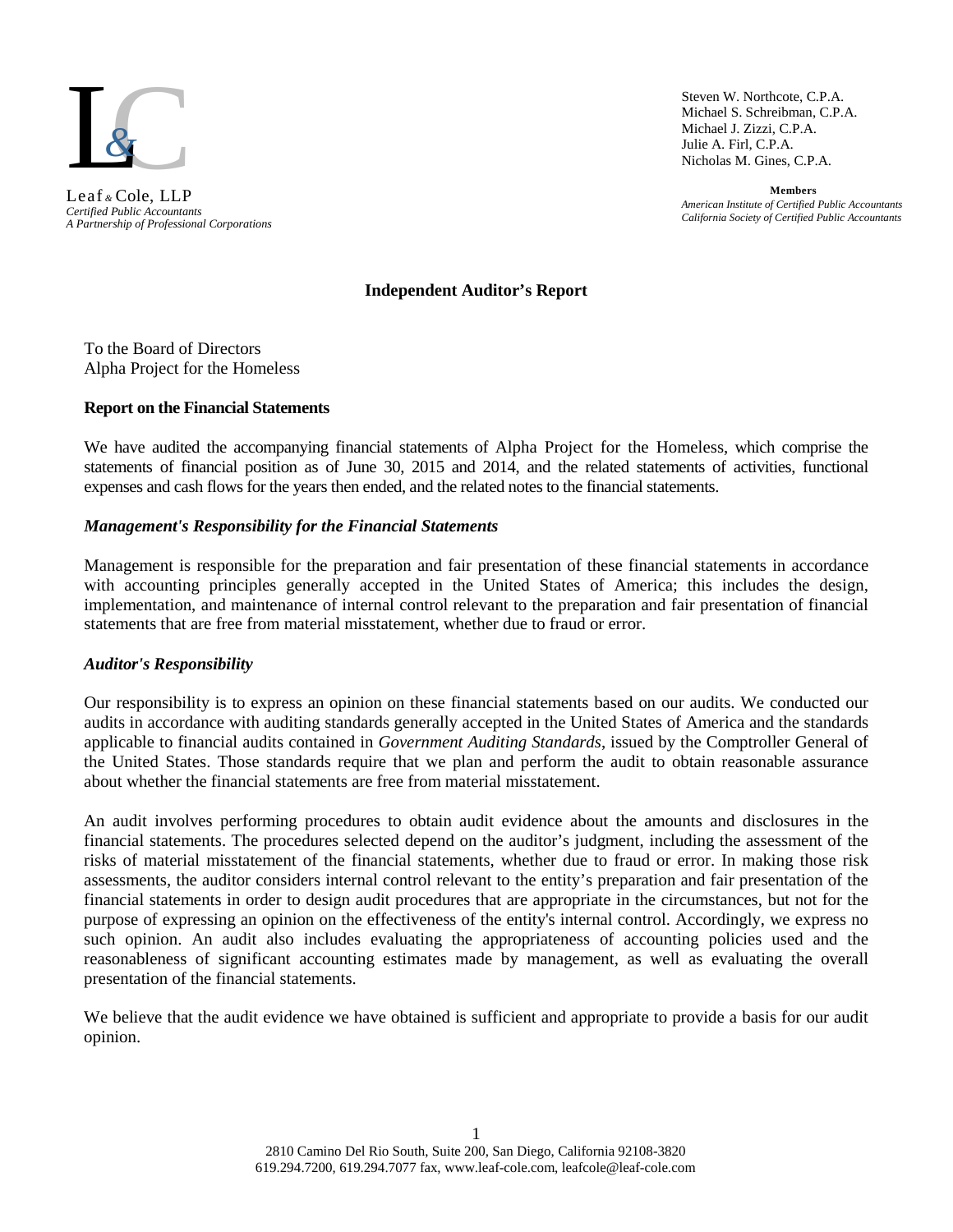#### *Opinion*

In our opinion, the financial statements referred to above present fairly, in all material respects, the financial position of Alpha Project for the Homeless as of June 30, 2015 and 2014, and the changes in its net assets and its cash flows for the years then ended in accordance with accounting principles generally accepted in the United States of America.

# *Other Matters*

# *Other Information*

Our audits were conducted for the purpose of forming an opinion on the financial statements as a whole. The accompanying schedule of expenditures of federal awards as required by Office of Management and Budget Circular A-133, *Audits of States, Local Governments, and Non-Profit Organization,* is presented for purposes of additional analysis and is not a required part of the financial statements*.* Such information is the responsibility of management and was derived from and relates directly to the underlying accounting and other records used to prepare the financial statements. The information has been subjected to the auditing procedures applied in the audit of the financial statements and certain additional procedures, including comparing and reconciling such information directly to the underlying accounting and other records used to prepare the financial statements or to the financial statements themselves, and other additional procedures in accordance with auditing standards generally accepted in the United States of America. In our opinion, the information is fairly stated, in all material respects, in relation to the financial statements as a whole.

# **Other Reporting Required by** *Government Auditing Standards*

In accordance with *Government Auditing Standards*, we have also issued our report dated September 28, 2015, on our consideration of Alpha Project for the Homeless' internal control over financial reporting and on our tests of its compliance with certain provisions of laws, regulations, contracts, and grant agreements and other matters. The purpose of that report is to describe the scope of our testing of internal control over financial reporting and compliance and the results of that testing, and not to provide an opinion on internal control over financial reporting or on compliance. That report is an integral part of an audit performed in accordance with *Government Auditing Standards* in considering Alpha Project for the Homeless' internal control over financial reporting and compliance.

 $L$ eaf cole  $LLP$ 

San Diego, California September 28, 2015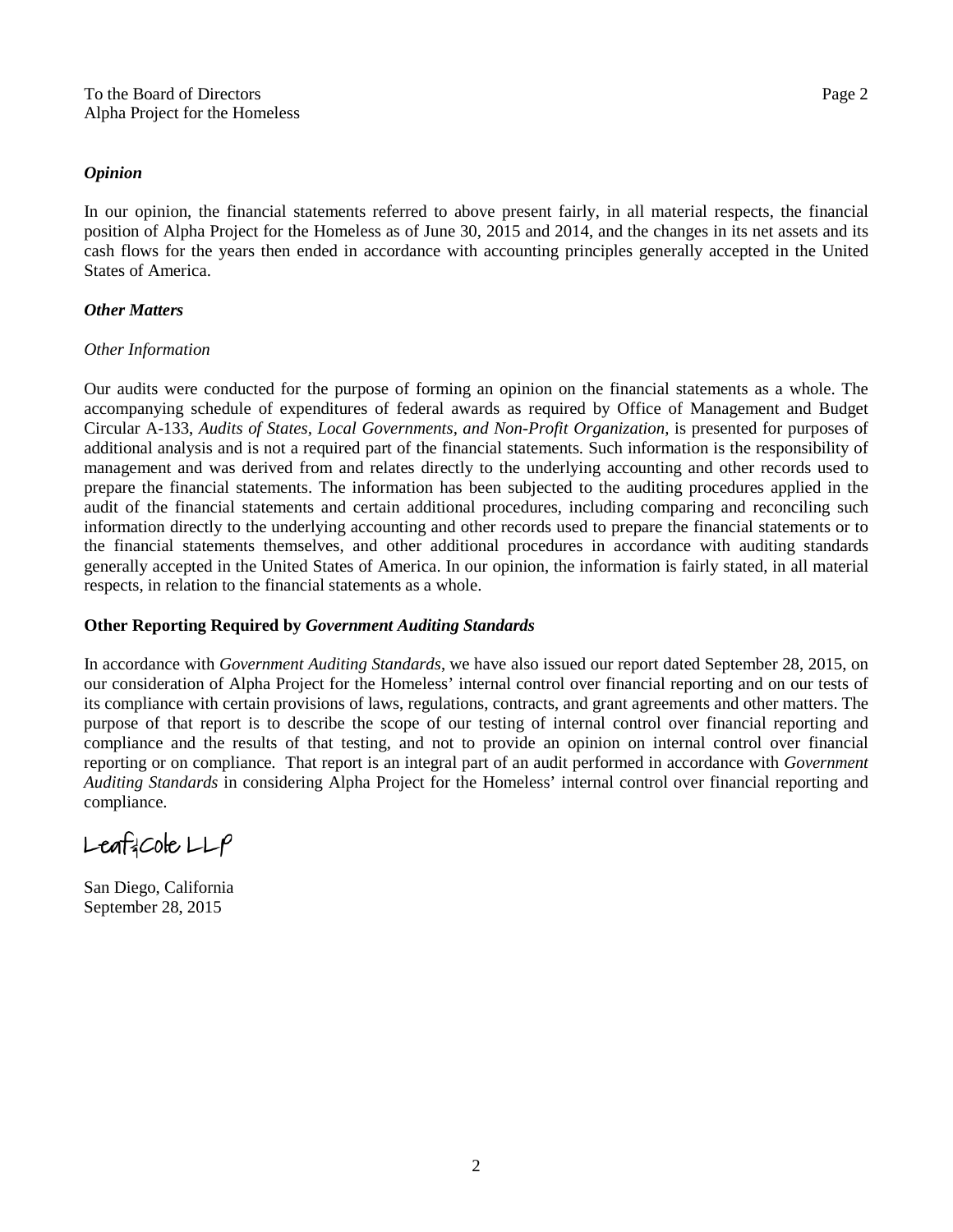# **ALPHA PROJECT FOR THE HOMELESS STATEMENTS OF FINANCIAL POSITION JUNE 30, 2015 AND 2014**

#### **ASSETS**

|                                                      |               | 2015        |    | 2014      |
|------------------------------------------------------|---------------|-------------|----|-----------|
| <b>Current Assets:</b> (Notes $1, 2, 3$ and $4$ )    |               |             |    |           |
| Cash and cash equivalents                            | $\mathcal{S}$ | 1,451,380   | \$ | 1,745,901 |
| Investments                                          |               | 250,659     |    | 244,793   |
| Grants and contracts receivable                      |               | 650,701     |    | 925,706   |
| Prepaid expenses and deposits                        |               | 88,992      |    | 104,056   |
| <b>Total Current Assets</b>                          |               | 2,441,732   |    | 3,020,456 |
| <b>Noncurrent Assets:</b> (Notes 1, 2, 5, 6 and 8)   |               |             |    |           |
| Deposits                                             |               | 1,189       |    | 1,189     |
| Loan fees, net                                       |               | 50          |    | 110       |
| Property and equipment, net                          |               | 1,649,280   |    | 1,738,529 |
| Beneficial interest in San Diego Foundation          |               | 55,003      |    | 56,071    |
| <b>Total Noncurrent Assets</b>                       |               | 1,705,522   |    | 1,795,899 |
| <b>TOTAL ASSETS</b>                                  | S             | 4, 147, 254 | S  | 4,816,355 |
| <b>LIABILITIES AND NET ASSETS</b>                    |               |             |    |           |
| <b>Current Liabilities:</b> (Notes 1 and 7)          |               |             |    |           |
| Accounts payable                                     | \$            | 49,963      | \$ | 74,627    |
| Accrued expenses                                     |               | 290,268     |    | 264,505   |
| Line-of-credit payable                               |               | 16,303      |    | 38,772    |
| Client trust                                         |               | 29,990      |    | 28,139    |
| Current portion of notes payable                     |               | 98,042      |    | 113,213   |
| <b>Total Current Liabilities</b>                     |               | 484,566     |    | 519,256   |
| <b>Noncurrent Liabilities:</b> (Note 8)              |               |             |    |           |
| Notes payable, net of current portion                |               | 865,352     |    | 963,983   |
| Interest payable                                     |               | 63,438      |    | 59,688    |
| <b>Total Noncurrent Liabilities</b>                  |               | 928,790     |    | 1,023,671 |
| <b>Total Liabilities</b>                             |               | 1,413,356   |    | 1,542,927 |
| <b>Commitments and Contingency</b> (Notes 11 and 12) |               |             |    |           |
| Net Assets: (Notes 1, 9 and 10)                      |               |             |    |           |
| Unrestricted                                         |               | 2,599,245   |    | 3,197,357 |
| Temporarily restricted                               |               | 84,653      |    | 26,071    |
| Permanently restricted                               |               | 50,000      |    | 50,000    |
| <b>Total Net Assets</b>                              |               | 2,733,898   |    | 3,273,428 |
| <b>TOTAL LIABILITIES AND NET ASSETS</b>              | \$            | 4,147,254   | \$ | 4,816,355 |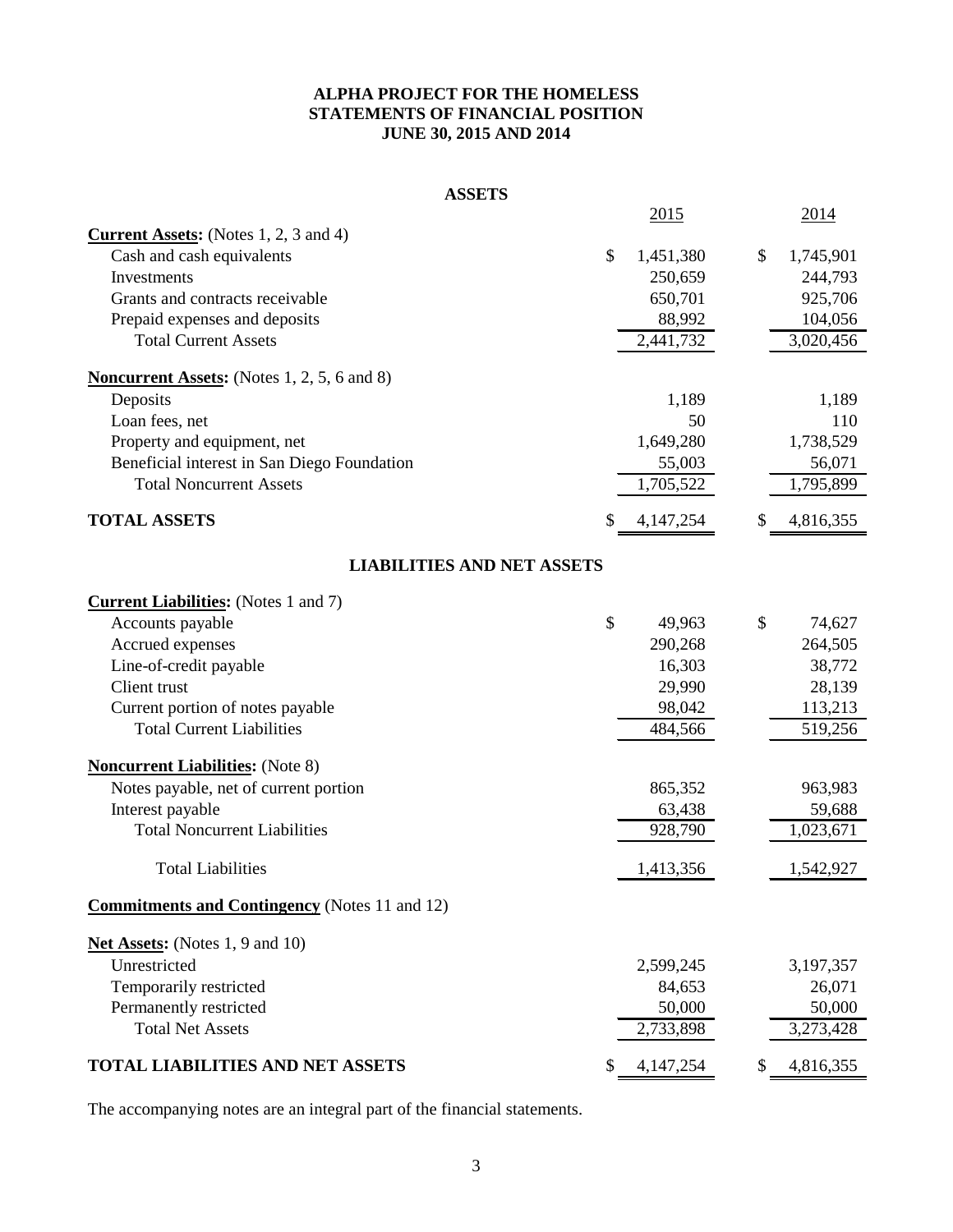# **ALPHA PROJECT FOR THE HOMELESS STATEMENTS OF ACTIVITIES FOR THE YEARS ENDED JUNE 30, 2015 AND 2014**

|                                             | <u>2015</u>            | 2014                   |
|---------------------------------------------|------------------------|------------------------|
| <b>Unrestricted Net Assets:</b>             |                        |                        |
| <b>Support and Revenues:</b>                |                        |                        |
| Grants and contracts                        | \$<br>4,711,429        | \$<br>5,120,505        |
| Program revenues                            | 1,519,026              | 1,573,714              |
| Contributions                               | 459,043                | 702,125                |
| In-kind contributions                       | 676,252                | 469,651                |
| Developer fee                               | 150,000                | 50,000                 |
| Investment income                           | 8,645                  | 38,228                 |
| Miscellaneous income                        | 31,338                 | 31,738                 |
| Net assets released from restrictions       | 46,467                 | 2,518                  |
| <b>Total Support and Revenues</b>           | 7,602,200              | 7,988,479              |
| <b>Expenses:</b>                            |                        |                        |
| <b>Program Services:</b>                    |                        |                        |
| Rehabilitation program services             | 3,366,814              | 2,723,065              |
| <b>Connections Interim Housing</b>          | 777,447                | 845,648                |
| Neil Good Day Center                        | 729,495                | 641,273                |
| Winter Shelter                              | 688,049                | 1,480,250              |
| Special projects                            | 633,468                | 701,163                |
| Rapid Re-Housing                            | 446,044                | 172,995                |
| Alpha House                                 | 262,744                | 302,123                |
| <b>Transportation services</b>              | 219,504                | 251,149                |
| Other programs                              | 154,921                |                        |
| Outreach                                    | 128,132                | 54,146                 |
| <b>Total Program Services</b>               | $\overline{7,}406,618$ | $\overline{7,}171,812$ |
| <b>Supporting Services:</b>                 |                        |                        |
| Management and general                      | 722,783                | 511,930                |
| Fundraising                                 | 70,911                 | 60,071                 |
| <b>Total Supporting Services</b>            | 793,694                | 572,001                |
| <b>Total Expenses</b>                       | 8,200,312              | 7,743,813              |
| Change in Unrestricted Net Assets           | (598, 112)             | 244,666                |
| <b>Temporarily Restricted Net Assets:</b>   |                        |                        |
| Contributions                               | 103,500                | 20,000                 |
| Investment income                           | 1,549                  | 8,589                  |
| Net assets released from restrictions       | (46, 467)              | (2,518)                |
| Change in Temporarily Restricted Net Assets | 58,582                 | 26,071                 |
| Net Assets at Beginning of Year             | 3,273,428              | 3,002,691              |
| NET ASSETS AT END OF YEAR                   | \$<br>2,733,898        | \$<br>3,273,428        |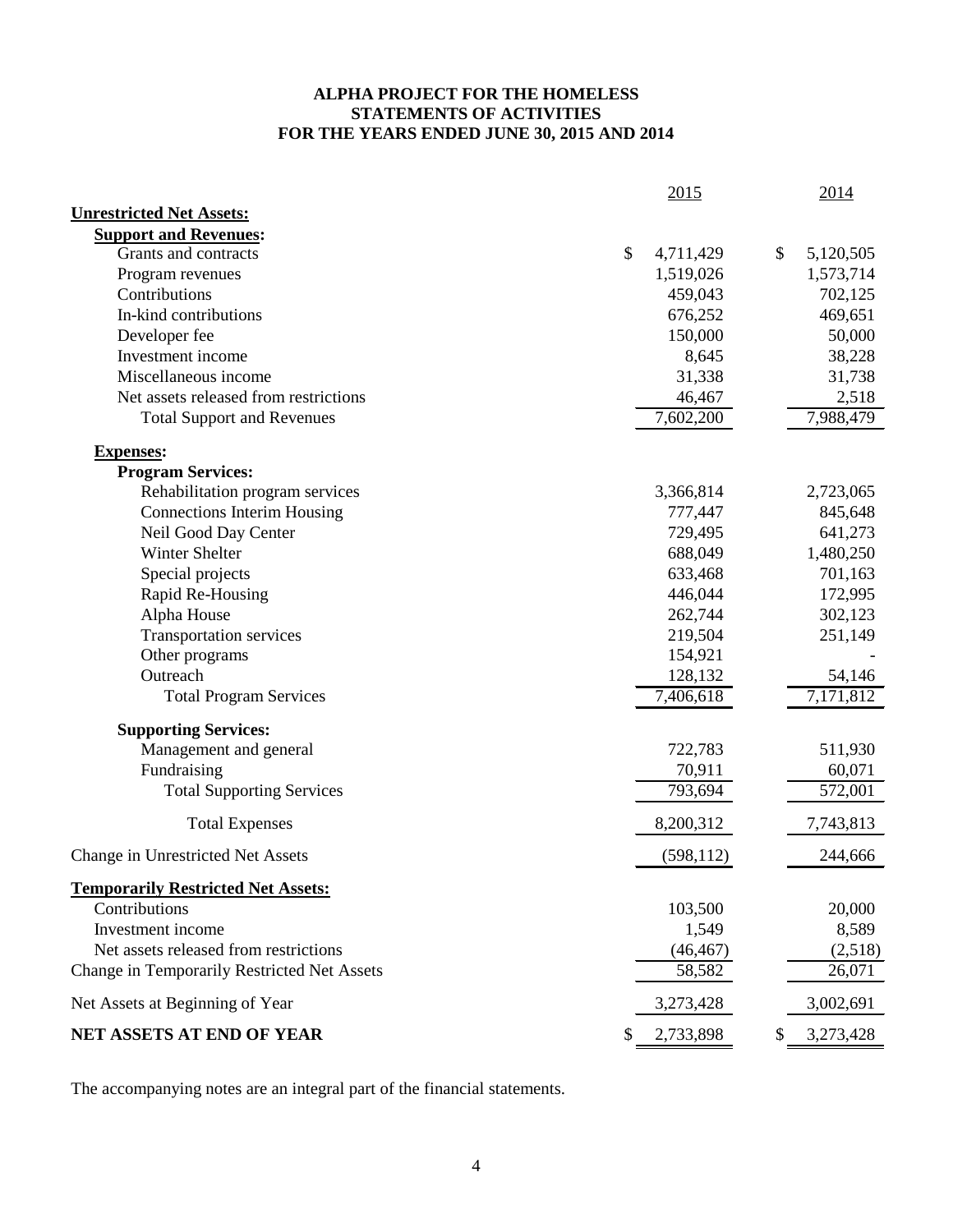# **ALPHA PROJECT FOR THE HOMELESS STATEMENT OF FUNCTIONAL EXPENSES FOR THE YEAR ENDED JUNE 30, 2015**

|                                            |                 |                          |                          |                          |                          | Program Services         |                          |                          |                          |                          |                           | <b>Supporting Services</b> |                          |                           |
|--------------------------------------------|-----------------|--------------------------|--------------------------|--------------------------|--------------------------|--------------------------|--------------------------|--------------------------|--------------------------|--------------------------|---------------------------|----------------------------|--------------------------|---------------------------|
|                                            | Rehabilitation  |                          |                          | Neil                     |                          | Connections              |                          |                          |                          |                          |                           |                            |                          |                           |
|                                            | Program         | Transportation           |                          | Good                     | Winter                   | Interim                  | Special                  | Rapid                    |                          | Other                    | <b>Total Program</b>      | Management                 | Fund-                    | Total                     |
|                                            | Services        | Services                 | Alpha House              | Day Center               | Shelter                  | Housing                  | Projects                 | Re-Housing               | Outreach                 | Programs                 | Services                  | and General                | Raising                  | Expenses                  |
| <b>Salaries and Related Expenses:</b>      |                 |                          |                          |                          |                          |                          |                          |                          |                          |                          |                           |                            |                          |                           |
| Salaries and wages                         | \$1,455,378     | 150,047<br>-S            | 17,050<br>-S             | 448,626<br><sup>\$</sup> | 333,652<br>-S            | 550,220<br>- \$          | 374,695<br>- \$          | 74,641<br>-S             | 93,098<br>- \$           | 45,771<br>- \$           | 3,543,178<br>-S           | 225,075<br>- \$            | 14,001<br>- \$           | 3,782,254<br>\$           |
| Payroll taxes and fringe benefits          | 362,405         | 33,090                   | 3,509                    | 76,903                   | 71,334                   | 126,148                  | 89,317                   | 14,402                   | 17,791                   | 14,738                   | 809,637                   | 58,799                     | 3,501                    | 871,937                   |
| <b>Total Salaries and Related Expenses</b> | 1,817,783       | 183,137                  | 20,559                   | 525,529                  | 404,986                  | 676,368                  | 464,012                  | 89,043                   | 110,889                  | 60,509                   | 4,352,815                 | 283,874                    | 17,502                   | 4,654,191                 |
| <b>Nonsalary Related Expenses:</b>         |                 |                          |                          |                          |                          |                          |                          |                          |                          |                          |                           |                            |                          |                           |
| Advertising and marketing                  | 209             |                          |                          |                          |                          | 62                       | 81                       | 27                       | 187                      | 397                      | 963                       | 45,090                     | 11.269                   | 57,322                    |
| Auto and truck                             | 32,867          | 4,996                    |                          |                          | $\overline{\phantom{a}}$ | 1,069                    | 17.914                   | $\overline{a}$           | 512                      | 1,914                    | 59,272                    | 13,867                     | $\overline{\phantom{a}}$ | 73,139                    |
| <b>Bank</b> fees                           |                 |                          |                          | 59                       | 14                       | $\overline{\phantom{a}}$ |                          | $\overline{\phantom{a}}$ | 12                       | $\overline{\phantom{a}}$ | 85                        | 3,879                      | $\overline{\phantom{a}}$ | 3,964                     |
| Bus tokens                                 | $\sim$          |                          |                          |                          | ÷                        | 935                      | $\overline{\phantom{a}}$ | 200                      | $\sim$                   | 370                      | 1,505                     | 5                          | $\overline{a}$           | 1,510                     |
| <b>Client Assist</b>                       | 7,859           |                          |                          |                          | ÷                        | 184                      | $\overline{\phantom{a}}$ | 333,659                  | 40                       | 15,276                   | 357,018                   | 619                        | $\overline{\phantom{a}}$ | 357,637                   |
| Contracted services                        | 59,000          |                          |                          |                          |                          | $\overline{a}$           | $\overline{\phantom{a}}$ |                          | $\overline{\phantom{a}}$ | 64,056                   | 123,056                   | 2,000                      | $\overline{\phantom{a}}$ | 125,056                   |
| Cost of newspapers                         | 4,627           |                          |                          |                          |                          | ٠                        |                          |                          | $\sim$                   |                          | 4,627                     |                            | ٠                        | 4,627                     |
| Depreciation and amortization              | 67,285          | 8,067                    | 10,974                   | 5,295                    |                          | 394                      | 20,609                   |                          | 5,245                    | $\overline{\phantom{a}}$ | 117,869                   | 27,661                     | $\overline{\phantom{a}}$ | 145,530                   |
| Drug testing                               | 36,919          | $\sim$                   |                          | $\overline{\phantom{a}}$ | $\overline{\phantom{a}}$ | $\overline{\phantom{a}}$ |                          | $\overline{\phantom{a}}$ |                          | $\sim$                   | 36,919                    |                            | $\overline{\phantom{a}}$ | 36,919                    |
| Dues and subscriptions                     | 3,489           |                          |                          | 480                      | 438                      | 605                      | 382                      | 438                      |                          | 135                      | 5,967                     | 4.830                      | $\overline{\phantom{a}}$ | 10,797                    |
| Equipment rental                           | 43,509          |                          |                          | 2,960                    | 74,471                   | 757                      | 4.630                    | 2,277                    | $\overline{\phantom{a}}$ | 8                        | 128,612                   | 22,020                     | $\overline{\phantom{a}}$ | 150,632                   |
| Food                                       | 341,319         |                          | 34,359                   | 780                      | 72,805                   | 323                      | $\overline{\phantom{a}}$ | 100                      | 1,682                    | 3,054                    | 454,422                   | 785                        | $\overline{\phantom{a}}$ | 455,207                   |
| Fundraising                                |                 |                          |                          | $\overline{\phantom{a}}$ |                          | $\overline{a}$           | ÷,                       | $\overline{a}$           |                          | $\sim$                   |                           |                            | 39.157                   | 39,157                    |
| Gasoline                                   | 86,098          | 10,602                   |                          | 4,235                    | $\overline{\phantom{a}}$ | 10,032                   | 27,613                   | 548                      | 6,446                    | $\overline{\phantom{a}}$ | 145,574                   | 19,264                     |                          | 164,838                   |
| In-kind expenses                           | 365,452         | $\sim$                   | 172,113                  | 39,030                   | 69,767                   | $\overline{\phantom{a}}$ |                          |                          |                          |                          | 646,362                   | 29,890                     |                          | 676,252                   |
| Insurance                                  | 45,734          | 5,820                    | 2,111                    | 1,918                    | 755                      | 5,312                    | 19,607                   | $\overline{\phantom{a}}$ |                          | $\sim$                   | 81,257                    | 18,049                     | $\overline{\phantom{a}}$ | 99,306                    |
| Interest                                   | 12,858          | $\sim$                   |                          | $\overline{\phantom{a}}$ | $\overline{\phantom{a}}$ | $\sim$                   | 17,844                   |                          |                          | $\overline{\phantom{a}}$ | 30,702                    | 3,711                      |                          | 34,413                    |
| Licenses and fees                          | 57,858          | 1.351                    | 61                       | 521                      | $\overline{\phantom{a}}$ | 234                      | 4.488                    | 405                      | $\overline{\phantom{a}}$ | 80                       | 64,998                    | 4.423                      | ٠                        | 69,421                    |
| Medical expense                            | 306             | 106                      |                          | 53                       | $\overline{\phantom{a}}$ | 1.088                    |                          | $\overline{\phantom{a}}$ | 53                       | $\overline{\phantom{a}}$ | 1,606                     | 36,940                     |                          | 38,546                    |
| Meetings                                   | 3,773           | $\sim$                   | $\sim$                   | $\sim$                   | 17                       | 1.022                    | 70                       | 163                      | $\overline{\phantom{a}}$ | 1,214                    | 6,259                     | 42,199                     | $\overline{a}$           | 48,458                    |
| Miscellaneous                              | 1,927           | 200                      | 375                      | 2,080                    | 400                      | 800                      | 800                      | ٠                        | 175                      | 597                      | 7,354                     | 12,707                     | ٠                        | 20,061                    |
| Office expense                             | 17,118          | 45                       | $\sim$                   | 12,877                   | 3,281                    | 4,438                    | 1,055                    | 1,788                    | $\sim$                   | 237                      | 40,839                    | 1.193                      | $\overline{a}$           | 42,032                    |
| Parking                                    | 3,171           |                          |                          | 324                      | $\overline{\phantom{a}}$ | 13,270                   | 576                      | 1,465                    | 55                       | 268                      | 19,129                    | 1,997                      |                          | 21,126                    |
| Postage                                    | 1,775           |                          | $\sim$                   | 205                      | $\sim$                   | 160                      | 365                      |                          |                          | $\overline{\phantom{a}}$ | 2,505                     | 3,927                      | $\overline{\phantom{a}}$ | 6,432                     |
| Professional fees                          | 15,299          |                          |                          | 11,509                   | 5.017                    | 5,271                    | 1,930                    |                          |                          | 3.450                    | 42,476                    | 122,903                    |                          | 165,379                   |
| Property taxes                             | 43,839          |                          | $\sim$                   | $\sim$                   | $\overline{\phantom{a}}$ | $\overline{\phantom{a}}$ | 1,302                    | $\overline{\phantom{a}}$ |                          | $\sim$                   | 45,141                    |                            | $\overline{\phantom{a}}$ | 45,141                    |
| Rent                                       | 16,264          |                          | $\sim$                   | 1,460                    | 3,454                    | 1,148                    | 2,625                    | 7,619                    |                          | $\sim$                   | 32,570                    | 4,095                      | $\overline{\phantom{a}}$ | 36,665                    |
| Repairs and maintenance                    | 8,613           |                          | 708                      | 6,374                    | 17,050                   | $\overline{\phantom{a}}$ | 5,327                    | 1,084                    |                          | $\overline{\phantom{a}}$ | 39,156                    | 613                        | $\overline{\phantom{a}}$ | 39,769                    |
| Stipends                                   | 70,150          | $\overline{\phantom{a}}$ |                          | 2,088                    | 50                       | $\overline{\phantom{a}}$ | $\overline{\phantom{a}}$ | $\overline{\phantom{a}}$ |                          | $\sim$                   | 72,288                    |                            |                          | 72,288                    |
| Supplies                                   | 56,932          | 32                       | 9,208                    | 48,354                   | 27,967                   | 48,888                   | 19,132                   | 5,075                    | 2,068                    | 2,790                    | 220,446                   | 11,611                     | 2,903                    | 234,960                   |
| Supplies - Books                           | 5,083           |                          |                          | $\sim$                   |                          | $\overline{a}$           |                          |                          |                          |                          | 5,083                     |                            |                          | 5,083                     |
| Technology                                 | 6,557           | $\sim$                   | $\sim$                   | 1,189                    | 260                      | 623                      | 1,951                    | 1,113                    |                          | $\sim$                   | 11,693                    | 535                        | $\overline{\phantom{a}}$ | 12,228                    |
| Telephone                                  | 37,961          | 5,148                    |                          | 8,835                    | 1,224                    | 3.604                    | 7,722                    | $\overline{\phantom{a}}$ |                          |                          | 64,494                    | 1,507                      | 80                       | 66,081                    |
| Training                                   | 2,327           |                          |                          | $\overline{\phantom{a}}$ | $\overline{\phantom{a}}$ | $\overline{\phantom{a}}$ | 190                      |                          |                          | $\sim$                   | 2,517                     | 368                        | $\overline{\phantom{a}}$ | 2,885                     |
| Trash                                      | 16,864          |                          |                          | 8,850                    | 5.834                    | $\overline{\phantom{a}}$ | 7,451                    |                          |                          | $\overline{\phantom{a}}$ | 38,999                    |                            |                          | 38,999                    |
| Travel                                     | 568             |                          | $\overline{\phantom{a}}$ | 459                      | $\overline{\phantom{a}}$ | 73                       | $\overline{\phantom{a}}$ | 1,040                    |                          | 78                       | 2,218                     | 2,078                      | $\overline{\phantom{a}}$ | 4,296                     |
| Uniforms                                   | 4,429           |                          |                          |                          |                          | $\overline{\phantom{a}}$ |                          |                          |                          | $\overline{\phantom{a}}$ | 4,429                     |                            |                          | 4,429                     |
| <b>Utilities</b>                           | 70,992          |                          | 6,029                    | 44,031                   | 259                      | 787                      | 5,792                    |                          | 768                      | 488                      | 129,146                   | 143                        |                          | 129,289                   |
| Vending machine                            |                 |                          | 6,247                    |                          |                          |                          |                          |                          |                          |                          | 6,247                     |                            |                          | 6,247                     |
| <b>Total Expenses</b>                      | 3,366,814<br>\$ | 219,504<br>- \$          | \$.<br>262,744           | 729,495<br>S             | 688,049<br>£.            | 777,447<br>.S            | 633,468<br>-S            | 446,044<br>-S            | 128,132<br>-S            | 154,921<br>$\mathcal{S}$ | $\mathbb{S}$<br>7,406,618 | 722,783<br><sup>\$</sup>   | 70,911<br>-S             | 8,200,312<br>$\mathbf{s}$ |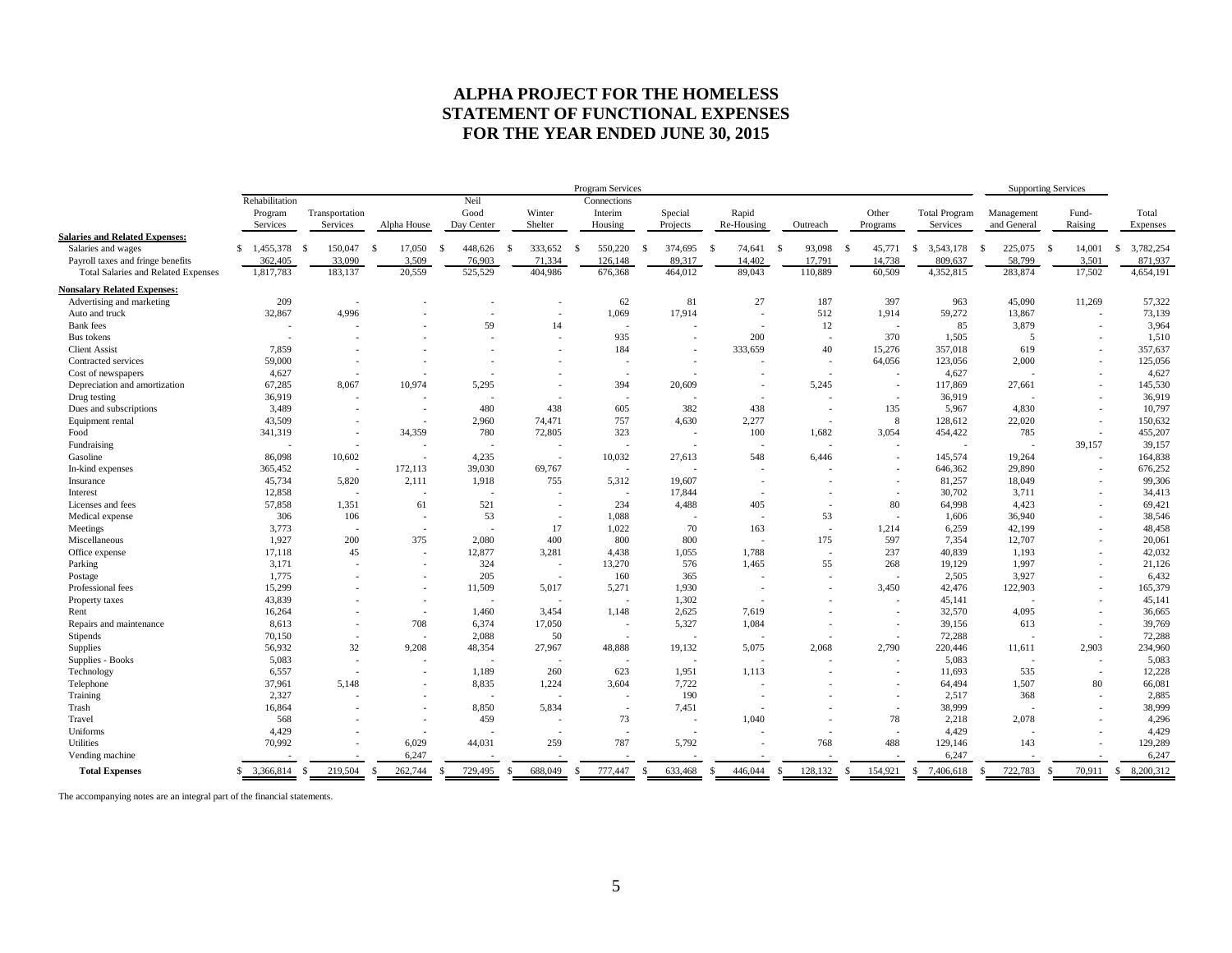# **ALPHA PROJECT FOR THE HOMELESS STATEMENT OF FUNCTIONAL EXPENSES FOR THE YEAR ENDED JUNE 30, 2014**

|                                            |                     |      |                            |                          |               |                    |    | Program Services         |    |                          |               |                          |      |                     |               |                          |                                  |               | <b>Supporting Services</b> |               |                  |                   |
|--------------------------------------------|---------------------|------|----------------------------|--------------------------|---------------|--------------------|----|--------------------------|----|--------------------------|---------------|--------------------------|------|---------------------|---------------|--------------------------|----------------------------------|---------------|----------------------------|---------------|------------------|-------------------|
|                                            | Rehabilitation      |      |                            |                          |               | Neil               |    |                          |    | Connections              |               |                          |      |                     |               |                          |                                  |               |                            |               |                  |                   |
|                                            | Program<br>Services |      | Transportation<br>Services | Alpha House              |               | Good<br>Day Center |    | Winter<br>Shelter        |    | Interim<br>Housing       |               | Special<br>Projects      |      | Rapid<br>Re-Housing |               | Outreach                 | <b>Total Program</b><br>Services |               | Management<br>and General  |               | Fund-<br>Raising | Total<br>Expenses |
| <b>Salaries and Related Expenses:</b>      |                     |      |                            |                          |               |                    |    |                          |    |                          |               |                          |      |                     |               |                          |                                  |               |                            |               |                  |                   |
| Salaries and wages                         | \$1,076,082         | - \$ | 174,815                    | -S<br>31,471             | \$            | 355,000            | -S | 728,845                  | -S | 565,461                  | - \$          | 393,910                  | - \$ | 22,083              | <sup>\$</sup> | 27,390                   | 3,375,057<br>-S                  | -\$           | 85,616 \$                  |               | 8,108            | 3,468,781<br>s.   |
| Payroll taxes and fringe benefits          | 317,633             |      | 39,539                     | 6,279                    |               | 68,296             |    | 136,903                  |    | 113,064                  |               | 110,659                  |      | 3,740               |               | 4,982                    | 801,095                          |               | 29,635                     |               | 1,474            | 832,204           |
| <b>Total Salaries and Related Expenses</b> | 1,393,715           |      | 214,354                    | 37,750                   |               | 423,296            |    | 865,748                  |    | 678.525                  |               | 504,569                  |      | 25,823              |               | 32,372                   | 4,176,152                        |               | 115,251                    |               | 9.582            | 4,300,985         |
| <b>Nonsalary Related Expenses:</b>         |                     |      |                            |                          |               |                    |    |                          |    |                          |               |                          |      |                     |               |                          |                                  |               |                            |               |                  |                   |
| Advertising and marketing                  | 666                 |      | 376                        |                          |               |                    |    | 94                       |    | 119                      |               | 409                      |      |                     |               | 94                       | 1,758                            |               | 47,892                     |               | 11,972           | 61,622            |
| Auto and truck                             | 17,586              |      | 1,280                      |                          |               |                    |    | 174                      |    | 3,985                    |               | 19,498                   |      |                     |               | 1,313                    | 43,836                           |               | 7,877                      |               |                  | 51,713            |
| <b>Bank</b> fees                           |                     |      |                            |                          |               |                    |    | 48                       |    |                          |               |                          |      |                     |               | $\overline{\phantom{a}}$ | 48                               |               | 3,445                      |               |                  | 3,493             |
| Bus tokens                                 | 519                 |      |                            |                          |               | $\sim$             |    | $\overline{\phantom{a}}$ |    | 298                      |               | $\blacksquare$           |      |                     |               | $\overline{\phantom{a}}$ | 817                              |               |                            |               |                  | 817               |
| <b>Client Assist</b>                       | 6,174               |      |                            |                          |               | 538                |    | 50                       |    | 159                      |               |                          |      | 143,630             |               | ÷,                       | 150,551                          |               | 335                        |               |                  | 150,886           |
| Contracted services                        | 54,000              |      |                            |                          |               |                    |    |                          |    | ٠                        |               | $\overline{a}$           |      |                     |               | $\overline{\phantom{a}}$ | 54,000                           |               |                            |               |                  | 54,000            |
| Cost of newspapers                         | 3,904               |      |                            |                          |               |                    |    |                          |    | ٠                        |               |                          |      |                     |               | $\overline{\phantom{a}}$ | 3,904                            |               |                            |               |                  | 3,904             |
| Depreciation and amortization              | 76,648              |      | 15,523                     | 12,419                   |               | 3,879              |    | $\overline{\phantom{a}}$ |    | 394                      |               | 29,091                   |      |                     |               | 8,661                    | 146,615                          |               | 27,396                     |               |                  | 174,011           |
| Drug testing                               | 23,832              |      | $\overline{\phantom{a}}$   | $\blacksquare$           |               | 636                |    | 1,537                    |    | ÷.                       |               | $\overline{\phantom{a}}$ |      |                     |               | $\sim$                   | 26,005                           |               |                            |               |                  | 26,005            |
| Dues and subscriptions                     | 4,056               |      | ٠                          |                          |               | 819                |    | 708                      |    | 773                      |               | 368                      |      |                     |               | ×.                       | 6,724                            |               | 3,405                      |               |                  | 10,129            |
| Equipment rental                           | 37,082              |      |                            |                          |               | 3,880              |    | 230,225                  |    | 713                      |               | 5,235                    |      |                     |               | 2,507                    | 279,642                          |               | 20,319                     |               |                  | 299,961           |
| Food                                       | 336,208             |      | $\overline{\phantom{a}}$   | 133,167                  |               | 570                |    | 200,654                  |    | 51,027                   |               | 190                      |      |                     |               | 54                       | 721,870                          |               | 281                        |               |                  | 722,151           |
| Fundraising                                |                     |      |                            |                          |               |                    |    |                          |    |                          |               |                          |      |                     |               | $\overline{\phantom{a}}$ |                                  |               |                            |               | 38.452           | 38,452            |
| Gasoline                                   | 103,426             |      | 6,970                      | $\overline{\phantom{a}}$ |               | 3,892              |    | 1.196                    |    | 8,988                    |               | 32,483                   |      | 262                 |               | 6,283                    | 163,500                          |               | 18,199                     |               |                  | 181,699           |
| In-kind expenses                           | 221,582             |      | ÷.                         | 84,950                   |               | 40,362             |    | 76,657                   |    | 400                      |               | $\overline{a}$           |      |                     |               | ×.                       | 423,951                          |               | 45,701                     |               |                  | 469,652           |
| Insurance                                  | 41,915              |      | 6,036                      | 3,034                    |               | 1,595              |    | 2,770                    |    | 6,655                    |               | 17,734                   |      |                     |               | 441                      | 80,180                           |               | 13,055                     |               |                  | 93,235            |
| Interest                                   | 15,167              |      | $\overline{\phantom{a}}$   | $\blacksquare$           |               |                    |    |                          |    | $\overline{\phantom{a}}$ |               | 22,519                   |      |                     |               | $\overline{\phantom{a}}$ | 37,686                           |               | 2,925                      |               |                  | 40,611            |
| Licenses and fees                          | 9.284               |      | 1,012                      | 61                       |               | 327                |    | 3.300                    |    | 745                      |               | 4,751                    |      |                     |               | $\overline{\phantom{a}}$ | 19.480                           |               | 3,356                      |               |                  | 22,836            |
| Medical expense                            | 1,683               |      | J.                         | $\sim$                   |               | 137                |    | 154                      |    | 502                      |               | 771                      |      |                     |               |                          | 3,247                            |               | 35,372                     |               |                  | 38,619            |
| Meetings                                   | 1,693               |      | 109                        | $\sim$                   |               |                    |    | 26                       |    | 1,252                    |               | 47                       |      | 60                  |               | $\overline{\phantom{a}}$ | 3,187                            |               | 33,788                     |               | $\sim$           | 36,975            |
| Miscellaneous                              | 1,872               |      | 200                        | 1,133                    |               | 3,011              |    | 1,276                    |    | 748                      |               | 500                      |      |                     |               | $\sim$                   | 8,740                            |               | 12,330                     |               |                  | 21,070            |
| Office expense                             | 15,011              |      | $\overline{\phantom{a}}$   | 10                       |               | 10,697             |    | 4,464                    |    | 5,123                    |               | 873                      |      |                     |               | 107                      | 36,285                           |               | 1,553                      |               |                  | 37,838            |
| Parking                                    | 3,634               |      |                            | $\sim$                   |               | 331                |    | $\overline{\phantom{a}}$ |    | 17,214                   |               | 576                      |      |                     |               | $\overline{\phantom{a}}$ | 21,755                           |               | 1,022                      |               |                  | 22,777            |
| Postage                                    | 1.738               |      |                            | 10                       |               | 223                |    | $\sim$                   |    | 185                      |               | 395                      |      |                     |               | $\overline{\phantom{a}}$ | 2,551                            |               | 4,518                      |               |                  | 7,069             |
| Professional fees                          | 10,944              |      |                            | $\sim$                   |               | 11,228             |    | 5,629                    |    | 5,566                    |               | 1,314                    |      |                     |               | ٠                        | 34,681                           |               | 76,550                     |               |                  | 111,231           |
| Property taxes                             | 46,471              |      |                            | $\sim$                   |               |                    |    |                          |    |                          |               | 1,043                    |      |                     |               | ٠                        | 47,514                           |               |                            |               |                  | 47,514            |
| Rent                                       | 16,042              |      |                            | $\sim$                   |               | 1,462              |    | 3,730                    |    | 1,137                    |               | 2,600                    |      |                     |               | ٠                        | 24,971                           |               | 3,646                      |               |                  | 28,617            |
| Repairs and maintenance                    | 10,332              |      | $\overline{\phantom{a}}$   | 708                      |               | 8,560              |    | 17,580                   |    | $\overline{\phantom{a}}$ |               | 5,311                    |      |                     |               | $\overline{\phantom{a}}$ | 42,491                           |               | 1,458                      |               |                  | 43,949            |
| Stipends                                   | 73,005              |      |                            | $\sim$                   |               | 800                |    |                          |    | $\overline{\phantom{a}}$ |               | J.                       |      |                     |               | $\overline{\phantom{a}}$ | 73,805                           |               |                            |               |                  | 73,805            |
| Supplies                                   | 50,631              |      | 259                        | 17,375                   |               | 55,204             |    | 48,838                   |    | 53,611                   |               | 28,148                   |      | 3,220               |               | 309                      | 257,595                          |               | 22,907                     |               |                  | 280,502           |
| Supplies - Books                           | 5,066               |      |                            |                          |               |                    |    |                          |    |                          |               |                          |      |                     |               |                          | 5,066                            |               |                            |               |                  | 5,066             |
| Technology                                 | 7,938               |      | $\overline{\phantom{a}}$   | $\sim$                   |               | 2,445              |    | 260                      |    | 800                      |               | 1,841                    |      |                     |               | $\overline{\phantom{a}}$ | 13,284                           |               | 1,037                      |               | $\sim$           | 14,321            |
| Telephone                                  | 34,204              |      | 4.960                      |                          |               | 8,403              |    | 2.681                    |    | 3,472                    |               | 7.440                    |      |                     |               |                          | 61,160                           |               | 1,244                      |               | 65               | 62,469            |
| Training                                   | 2,042               |      |                            | $\sim$                   |               |                    |    |                          |    | 1,682                    |               |                          |      |                     |               | $\sim$                   | 3,724                            |               | 990                        |               |                  | 4,714             |
| Trash                                      | 16,336              |      |                            |                          |               | 7,023              |    | 11.778                   |    | $\overline{\phantom{a}}$ |               | 4,940                    |      |                     |               | $\sim$                   | 40,077                           |               |                            |               |                  | 40,077            |
| Travel                                     | 1,663               |      |                            | $\sim$                   |               | 307                |    |                          |    | 455                      |               |                          |      |                     |               | $\overline{\phantom{a}}$ | 2,425                            |               | 5,966                      |               |                  | 8,391             |
| Uniforms                                   | 8,836               |      |                            | $\blacksquare$           |               | 40                 |    | 8                        |    | 449                      |               | 4,052                    |      |                     |               | 1,285                    | 14,670                           |               |                            |               |                  | 14,670            |
| <b>Utilities</b>                           | 68,160              |      | 70                         | 5,184                    |               | 51,608             |    | 665                      |    | 671                      |               | 4,465                    |      |                     |               | 720                      | 131,543                          |               | 112                        |               |                  | 131,655           |
| Vending machine                            |                     |      |                            | 6,322                    |               |                    |    |                          |    |                          |               |                          |      |                     |               |                          | 6,322                            |               |                            |               |                  | 6,322             |
| <b>Total Expenses</b>                      | \$2,723,065         | -S   | 251,149                    | 302,123<br>-S            | <sup>\$</sup> | 641,273            | S  | 1,480,250                | -S | 845,648                  | <sup>\$</sup> | 701,163                  | \$   | 172,995             | S.            | 54,146                   | <sup>\$</sup><br>7,171,812       | <sup>\$</sup> | 511,930                    | <sup>\$</sup> | 60,071           | 7,743,813<br>S.   |
|                                            |                     |      |                            |                          |               |                    |    |                          |    |                          |               |                          |      |                     |               |                          |                                  |               |                            |               |                  |                   |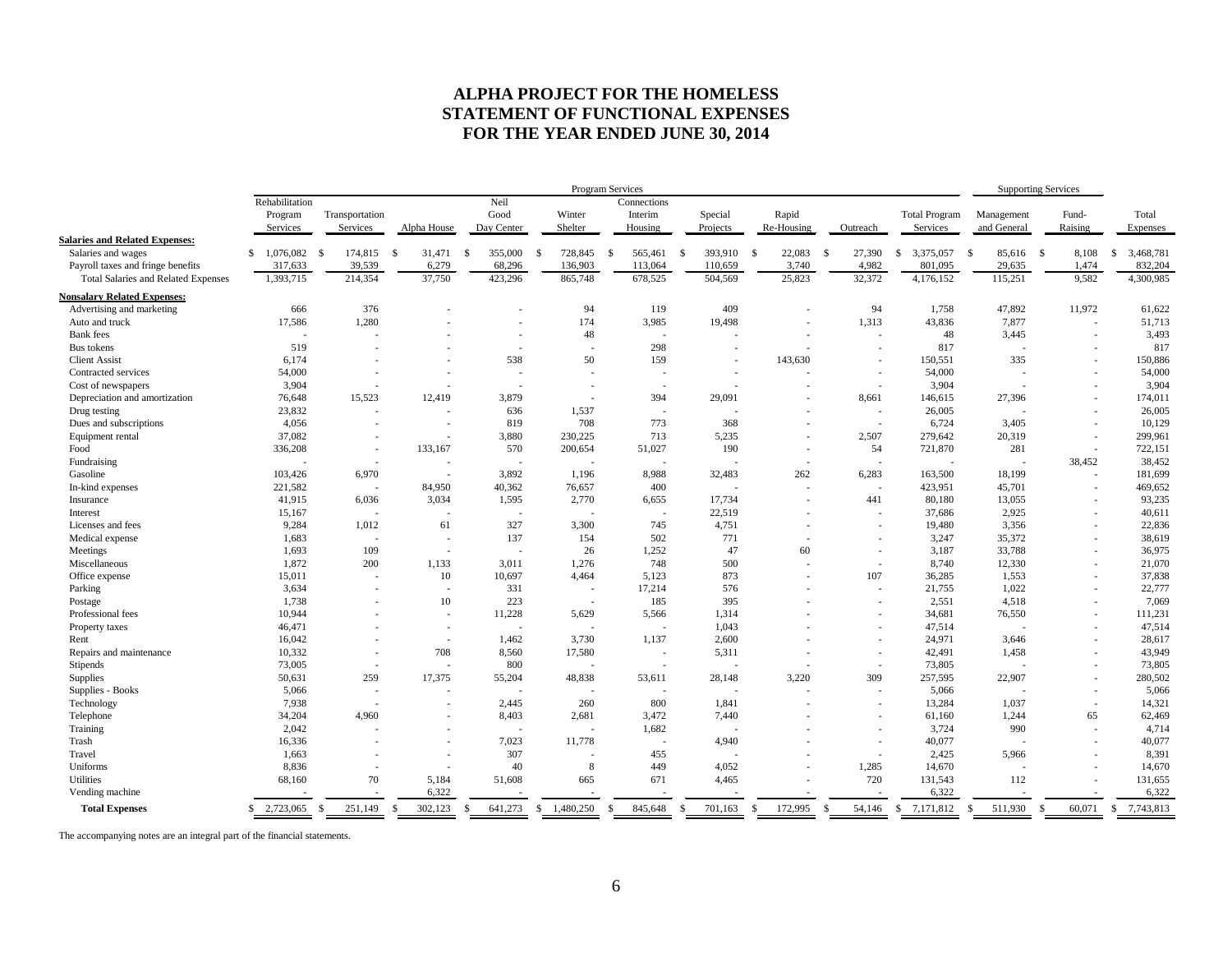# **ALPHA PROJECT FOR THE HOMELESS STATEMENTS OF CASH FLOWS FOR THE YEARS ENDED JUNE 30, 2015 AND 2014**

|                                                                                    | 2015             | 2014          |
|------------------------------------------------------------------------------------|------------------|---------------|
| <b>Cash Flows From Operating Activities:</b>                                       |                  |               |
| Change in net assets                                                               | \$<br>(539, 530) | \$<br>270,737 |
| Adjustments to reconcile change in net assets                                      |                  |               |
| to net cash (used in) provided by operations:                                      |                  |               |
| Depreciation and amortization                                                      | 145,530          | 174,011       |
| Net realized and unrealized losses (gains) on investments                          | 3,476            | (28, 576)     |
| Beneficial interest in San Diego Foundation gain                                   | (1,549)          | (7,694)       |
| (Increase) Decrease in:                                                            |                  |               |
| Grants and contracts receivable                                                    | 275,005          | 22,732        |
| Prepaid expenses and deposits                                                      | 15,064           | (87,036)      |
| Increase (Decrease) in:                                                            |                  |               |
| Accounts payable                                                                   | (24, 664)        | (6,978)       |
| Accrued expenses                                                                   | 25,763           | 12,669        |
| Client trust                                                                       | 1,851            | (2,404)       |
| Interest payable                                                                   | 3,750            | 3,750         |
| Net Cash (Used in) Provided by Operating Activities                                | (95, 304)        | 351,211       |
| <b>Cash Flows From Investing Activities:</b>                                       |                  |               |
| Purchase of investments                                                            | (9,342)          | (7,034)       |
| Purchase of property and equipment                                                 | (56,221)         | (102, 137)    |
| Beneficial interest in San Diego Foundation, net                                   | 2,617            | 2,518         |
| Net Cash Used in Investing Activities                                              | (62, 946)        | (106, 653)    |
| <b>Cash Flows From Financing Activities:</b>                                       |                  |               |
| Proceeds from line-of-credit, net                                                  | (22, 469)        | (1,287)       |
| Proceeds from notes payable                                                        |                  | 65,313        |
| Repayments on notes payable                                                        | (113,802)        | (104, 492)    |
| Net Cash Used in Financing Activities                                              | (136,271)        | (40, 466)     |
| (Decrease) Increase in Cash and Cash Equivalents                                   | (294, 521)       | 204,092       |
| Cash and Cash Equivalents at Beginning of Year                                     | 1,745,901        | 1,541,809     |
| CASH AND CASH EQUIVALENTS AT END OF YEAR                                           | \$<br>1,451,380  | 1,745,901     |
| <b>Supplemental Disclosure of Cash Flow Information:</b><br>Cash paid for interest | \$<br>30,663     | \$<br>36,861  |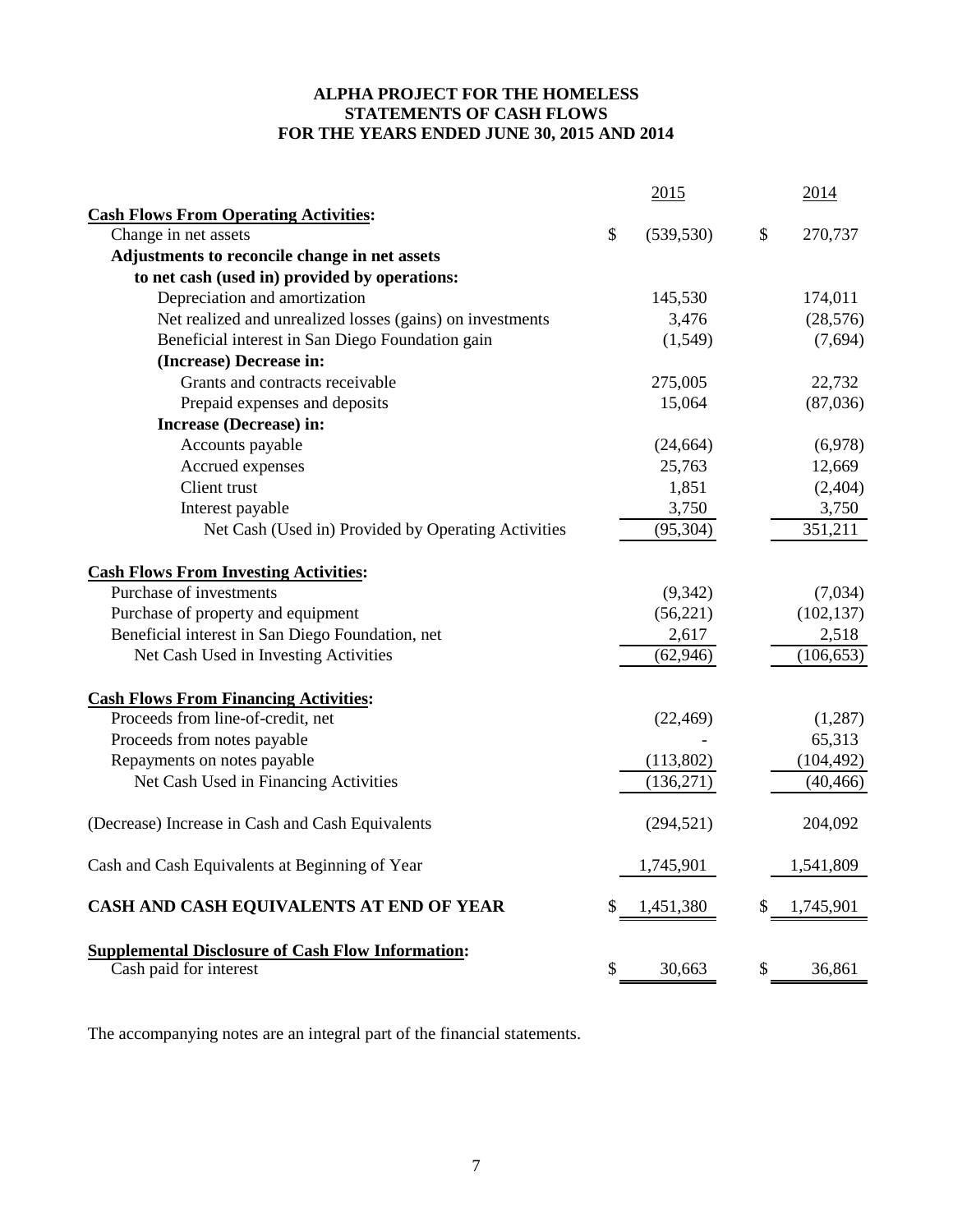# **Note 1 - Organization and Significant Accounting Policies:**

# **Organization**

Alpha Project for the Homeless ("Alpha Project") was organized in February 1987 under the Nonprofit Public Benefit Corporation Law for public and charitable purposes. The mission of Alpha Project is to empower individuals, families, and communities by providing work, recovery and support services to people who are motivated to change their lives and achieve self-sufficiency. Alpha Project's many programs are available to all persons in need regardless of race, creed, color, ethnicity, national origin, religion, gender, or sexual orientation.

Alpha Project strives not to manage homelessness, but rather to end it for its clients. The agency's programs do not aim at making homelessness easier, or less costly, or more tolerable. Alpha Project breaks the cycle of homelessness and provides an alternate direction for its clients out of hopelessness and despair, and into a life of responsibility and dignity.

Each program offered by the Alpha Project focuses on assisting participants to attain their own optimal level of independence. For most of the program participants, successful completion of the programs will mean complete and permanent independence through education, employment, sobriety, and stability. For those clients with special needs, the programs maximize their own potential and support as much independence as possible. All of the clients, regardless of their history, are encouraged, supported, and assisted in reaching their maximum potential with dignity and respect.

The following is a brief description of Alpha Project's programs:

# **Rehabilitation Program Services**

# **Casa Raphael**

The program is a state-licensed and certified residential treatment program for men in recovery from substance abuse. The program provides housing, food, recovery workshops, case management, mental health counseling, health and work and financial assistance.

# **Casa Base**

The State licensed program provides a six-week rehabilitation program for men who are entering into Casa Raphael, which incorporates job training, education, and room and board and all services listed above.

# **Alpha House**

Alpha House is designed to provide sober living and transitional housing to those needing safe, clean and affordable housing while transitioning back into the workforce through participation in Alpha Project's special projects worker program.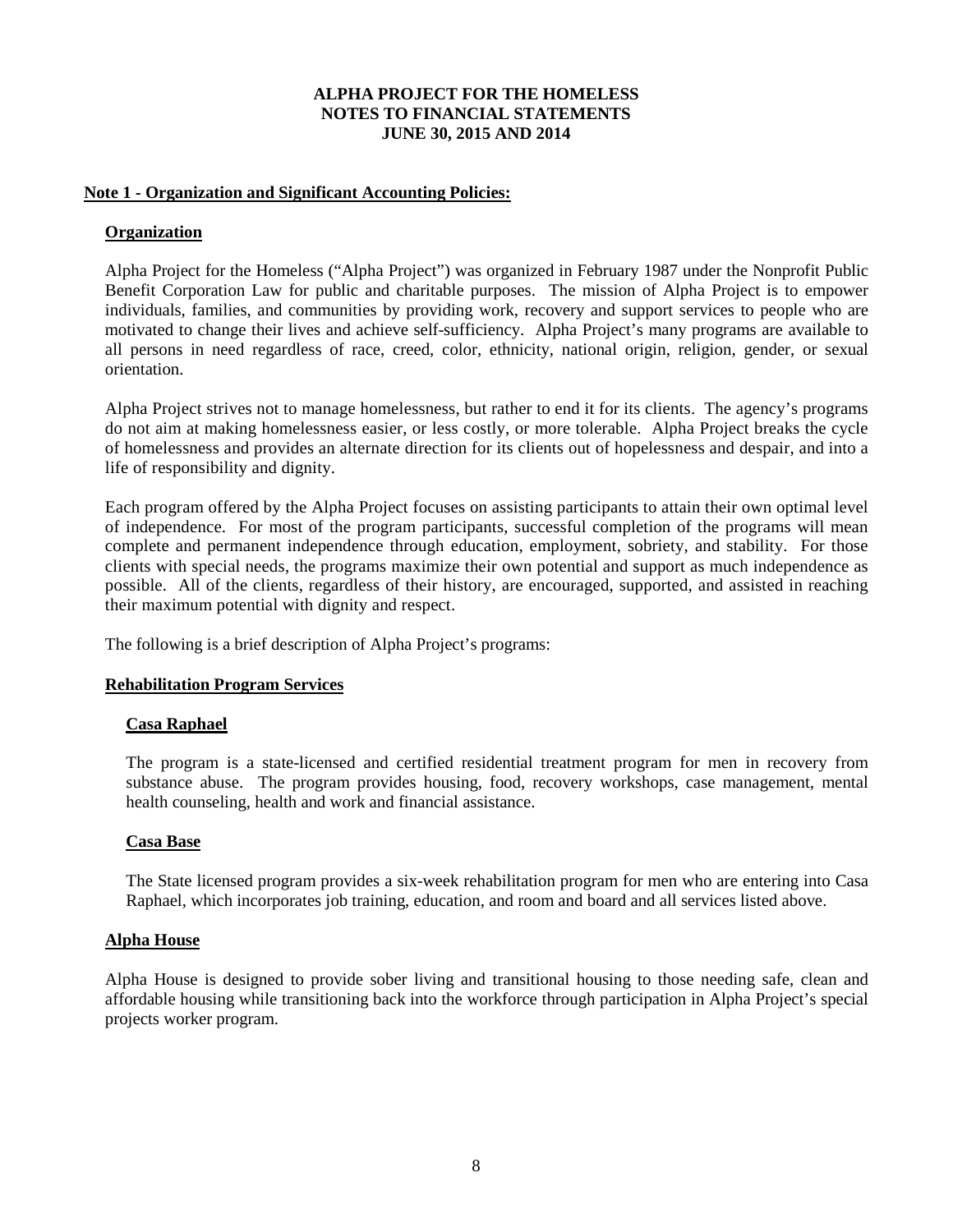# **Note 1 - Organization and Significant Accounting Policies: (Continued)**

# **Organization (Continued)**

# **Connections Interim Housing**

Connections interim housing consists of 150-interim housing beds located at Connections Housing at 1250 6th Ave in Downtown San Diego. Connections Housing is a partnership between Alpha Project, PATH, Family Health Centers and Affirmed Housing, offering integrated services and a residential community in order to reduce street homelessness in the downtown area. Virtually every resource an individual needs to break the cycle of homelessness will be available on-site at this facility, including a one-stop social service center and a community health clinic.

Alpha Project's interim housing program will be available to homeless men and women living on the streets of Downtown San Diego and will target the chronically homeless population. The most prevalent special needs among the target population are mental illness and substance abuse and dependency disorders. Other special needs among those served will include histories of domestic violence and abuse, old age, physical disability and chronic illness.

# **Rapid Re-Housing**

The Rapid Re-Housing program provides financial assistance and services to prevent individuals and families from becoming homeless and help those who are experiencing homelessness to be quickly re-housed and stabilized. This program is intended to target individuals and families who would be homeless but for this assistance. The program provides short-term or medium-term rental assistance and housing relocation and stabilization services.

# **Special Projects**

Throughout the year, Alpha Project contracts directly with various public departments and private entities to provide weed and brush abatement services and other community benefit projects to neighborhoods and rural areas throughout San Diego County.

# **Outreach**

At the core of all of Alpha Project's facilities and services is a program of Community Outreach, designed not only to assist those in need in accessing needed services, but also to assist the surrounding neighborhood in addressing homeless-related issues. Outreach workers are trained in crisis response and de-escalation, with access to transportation and a wealth of referral sources to help those in need connect with sources of support.

Outreach services combine safe, quality, affordable housing with sensitive, professional property management and support services. The program provides rental assistance for residents with special needs in downtown San Diego. Rents are restricted in all units to make them affordable to persons who live on fixed incomes.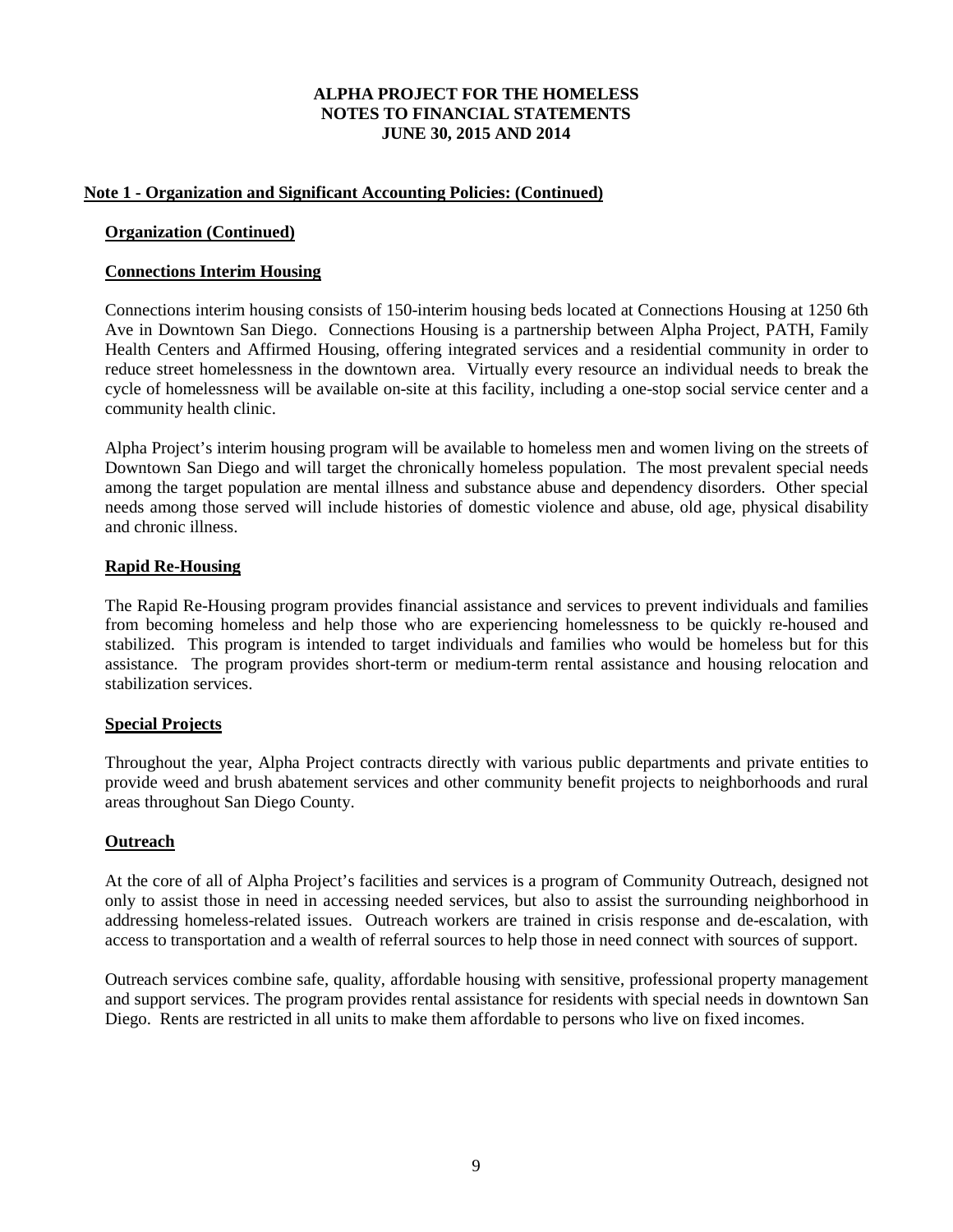# **Note 1 - Organization and Significant Accounting Policies: (Continued)**

#### **Organization (Continued)**

#### **Transportation Services**

Alpha Project's senior transportation program provided free, non-emergency transportation to low-income seniors. Destinations included but were not limited to grocery shopping, medical appointments, banking institutions, senior centers and various other locations. Transportation was provided both in the North County and the City of San Diego. This program was discontinued during 2015.

#### **Neil Good Day Center**

The Neil Good Day Center, in conjunction with partnering agencies, offered case management, medical and counseling services, legal assistance, assistance with obtaining benefits such as SSI, veteran services, showers, laundry, free storage, a computer lab, mail and message services and a safe environment for homeless individuals during the day. This program was discontinued on June 30, 2015.

### **Winter Shelter**

The program primarily provided shelter for participants from the elements during the winter months of mid-November through March, and provided shelter and services to over 1,000 men and women. Although the primary focus of the Winter Shelter program was to shelter participants from the elements during the coldest and wettest period of the year, the program also offered a comprehensive blend of services to assist participants to establish their own self-sufficiency. More than 20 different partner organizations, including private agencies, government departments, civic organizations and religious groups, worked closely with Alpha Project staff to deliver basic services. Services offered at the Winter Shelter included providing meals and personal hygiene supplies, case management, medical and counseling services, employment assistance and housing assistance. This program was discontinued during 2015.

# **Other Programs**

#### **Hospice for the Homeless**

Each year more than 100 homeless men and women die on the streets of San Diego. In 2007, Alpha Project launched Hospice for the Homeless to provide assistance to veterans, homeless and indigent people diagnosed with chronic and terminal illnesses. This program caters to those that have been told by a physician that they have 6 months or less to live. Alpha Project provides housing, support services and case management, and local hospice programs provide medical care, medications and hospice specific services.

# **25 Cities – Working Together to End Veteran and Chronic Homelessness**

The 25 Cities Downtown San Diego Design Team is comprised of multiple organizations dedicated to creating a strategic system that will assess, match, house, and retain Veterans experiencing homelessness and those who are chronically homeless.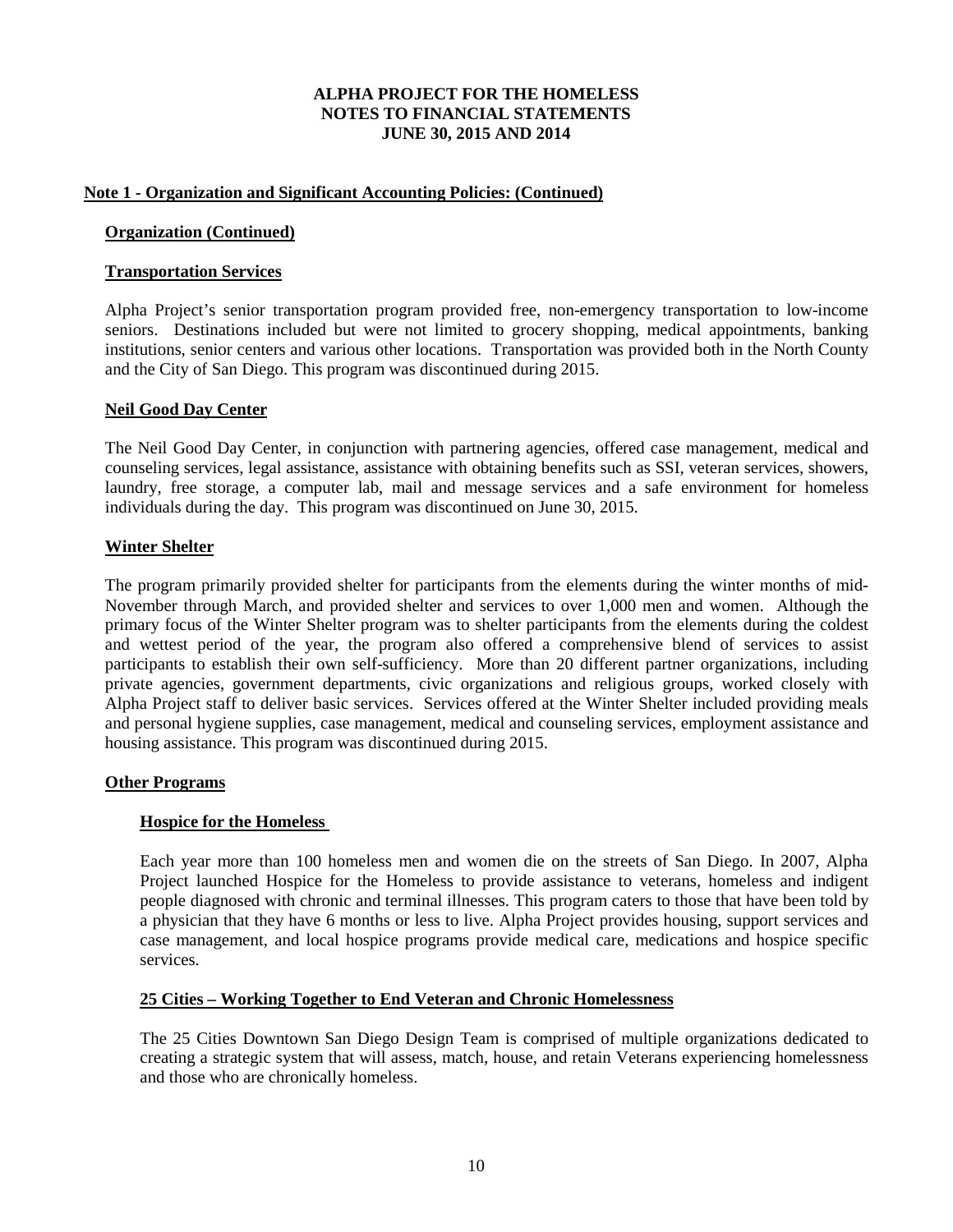# **Note 1 - Organization and Significant Accounting Policies: (Continued)**

# **Organization (Continued)**

# **Other Programs (Continued)**

# **Alpha Square**

Alpha Square is a new construction project that will include 203 studio apartments for low and very-lowincome individuals in Downtown San Diego. The project's residents will include formerly homeless men and women and others with special needs, many of whom will be supported by rental subsidies through Alpha Project's contracts with the San Diego Housing Commission. Services on-site will include streetfront retail and commercial space on the building's ground floor, along with case management, financial support and access to long-term treatment and other services for all residents through Alpha Project's numerous programs and those of more than a dozen community-based partners.

# **Significant Accounting Policies**

# **Method of Accounting**

The financial statements of Alpha Project have been prepared on the accrual basis of accounting which is in accordance with accounting principles generally accepted in the United States of America (GAAP) and, accordingly, reflect all significant receivables, payables, and other liabilities.

# **Financial Statement Presentation**

The financial statements present information regarding the financial position and activities according to three classes of net assets: unrestricted net assets, temporarily restricted net assets and permanently restricted net assets.

- Unrestricted net assets Net assets not subject to donor imposed stipulations.
- Temporarily restricted net assets Net assets subject to donor imposed stipulations that will be met by actions of Alpha Project and/or the passage of time. When a donor stipulated time restriction ends or a purpose restriction is accomplished, temporarily restricted net assets are reclassified to unrestricted net assets and reported in the statement of activities as net assets released from restrictions.
- Permanently restricted net assets Net assets subject to donor imposed stipulations requiring that they be maintained permanently by Alpha Project. The income from these assets is available for either general operations or specific programs as specified by the donor.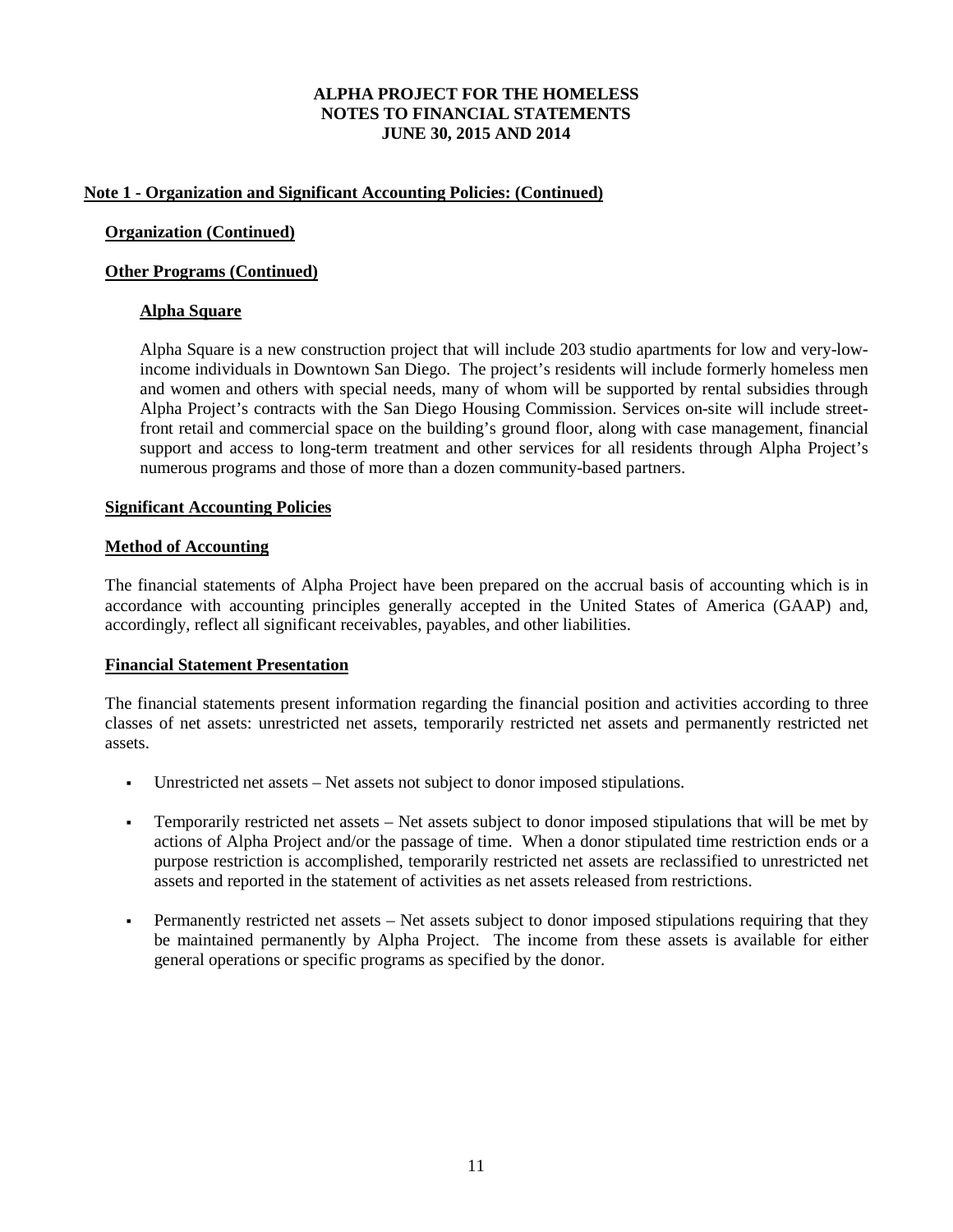# **Note 1 - Organization and Significant Accounting Policies: (Continued)**

### **Significant Accounting Policies (Continued)**

#### **Financial Statement Presentation (Continued)**

The FASB has issued reporting standards for endowments of not-for-profit organizations subject to an enacted version of the Uniform Prudent Management of Institutional Funds Act (UPMIFA), and enhanced disclosures for all endowment funds. The standards provide guidance on classifying the net assets associated with donorrestricted endowment funds held by organizations that are subject to an enacted version of UPMIFA, which serves as a model act for states to modernize their laws governing donor-restricted endowment funds. The standards also require additional disclosures about endowments (both donor-restricted funds and boarddesignated funds) to enable users of financial statements to understand the net asset classification, net asset composition, changes in net asset composition, spending policies, and related investment policies of its endowment funds.

#### **Estimates**

The preparation of financial statements in conformity with accounting principles generally accepted in the United States of America (GAAP) requires management to make estimates and assumptions that affect the reported amounts of assets and liabilities and disclosure of contingent assets and liabilities at the date of the financial statements and the reported amounts of revenues and expenses during the reporting period. Actual results could differ from those estimates.

#### **Risks and Uncertainties**

Alpha Project invests in various types of investment securities which are exposed to various risks, such as interest rate, market, and credit risks. Due to the level of risk associated with certain investment securities, it is at least reasonably possible that changes in the values of investment securities will occur in the near term and such changes could materially affect the amounts reported in the statements of financial position.

#### **Fair Value Measurements**

Fair value accounting standards define fair value, establish a framework for measuring fair value, outline a fair value hierarchy based on inputs used to measure fair value and enhance disclosure requirements for fair value measurements. The fair value hierarchy distinguishes between market participant assumptions based on market data obtained from sources independent of the reporting entity (observable inputs that are classified within Level 1 or 2 of the hierarchy) and the reporting entity's own assumptions about market participant assumptions (unobservable inputs classified within Level 3 of the hierarchy).

- Level 1 inputs are quoted prices in active markets for identical investments that the investment manager has the ability to access at the measurement date.
- Level 2 inputs are inputs other than quoted prices included within Level 1 that are observable for the investment, either directly or indirectly.
- Level 3 inputs are unobservable inputs for the investment.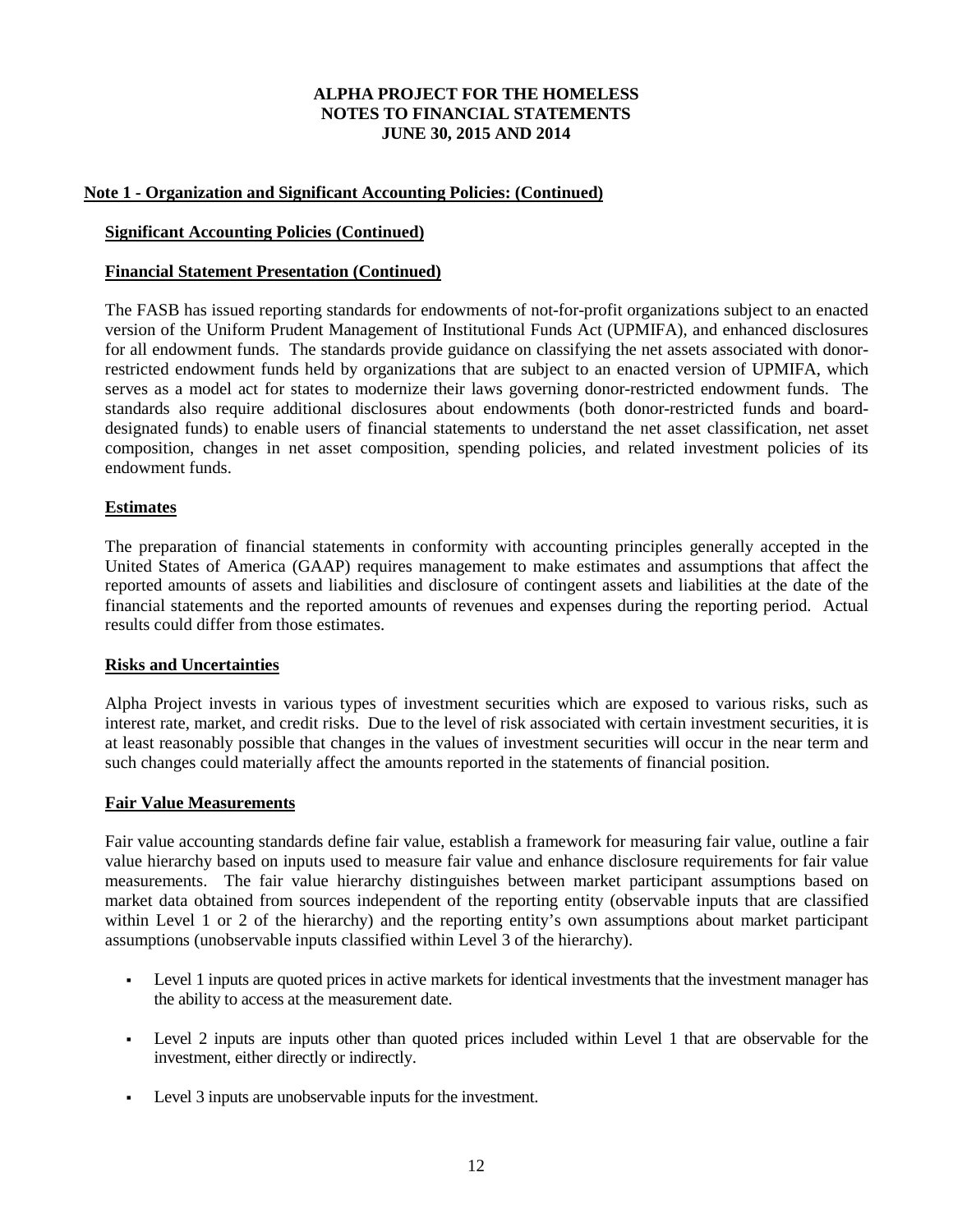# **Note 1 - Organization and Significant Accounting Policies: (Continued)**

# **Significant Accounting Policies (Continued)**

# **Fair Value Measurements (Continued)**

Alpha Project's statements of financial position include the following financial instruments that are required to be measured at fair value on a recurring basis:

- Investments in mutual funds and corporate stocks are considered Level 1 assets and are reported at fair value based on quoted prices in active markets for identical assets at the measurement date.
- Investments in mortgage-backed securities are considered Level 2 assets and are reported at fair value based on quoted prices in active markets for similar assets at the measurement date.
- Beneficial interest in San Diego Foundation is considered a Level 3 asset which represents an approximation of the discounted future cash flow based on the fair value of the underlying assets.

# **Allowance for Doubtful Accounts**

Bad debts are recognized on the allowance method based on historical experience and management's evaluation of outstanding receivables. Management believes that all grants and contracts receivable were fully collectible; therefore, no allowance for doubtful accounts was recorded at June 30, 2015 and 2014.

# **Capitalization and Depreciation**

Alpha Project capitalizes all expenditures in excess of \$500 for property and equipment at cost, while donations of property and equipment are recorded at their estimated fair values. Such donations are reported as unrestricted support unless the donor has restricted the donated asset to a specific purpose. Assets donated with explicit restrictions regarding their use and contributions of cash that must be used to acquire property and equipment are reported as restricted support. Absent donor stipulations regarding how long these donated assets must be maintained, Alpha Project reports expirations of donor restrictions when the donated or acquired assets are placed in service as instructed by the donor. Alpha Project reclassifies temporarily restricted net assets to unrestricted net assets at that time. Property and equipment is depreciated using the straight-line method over the estimated useful asset lives as follows:

| Buildings and improvements        | 7 - 40 years  |
|-----------------------------------|---------------|
| Equipment, furniture and fixtures | $5 - 7$ years |
| Vehicles                          | $5 - 7$ years |

Depreciation totaled \$145,470 and \$172,755 for the years ended June 30, 2015 and 2014, respectively.

Maintenance, repairs and minor renewals are charged to operations as incurred. Upon sale or disposition of property and equipment, the asset account is relieved of the cost and the accumulated depreciation account is charged with depreciation taken prior to the sale and any resultant gain or loss is credited or charged to earnings.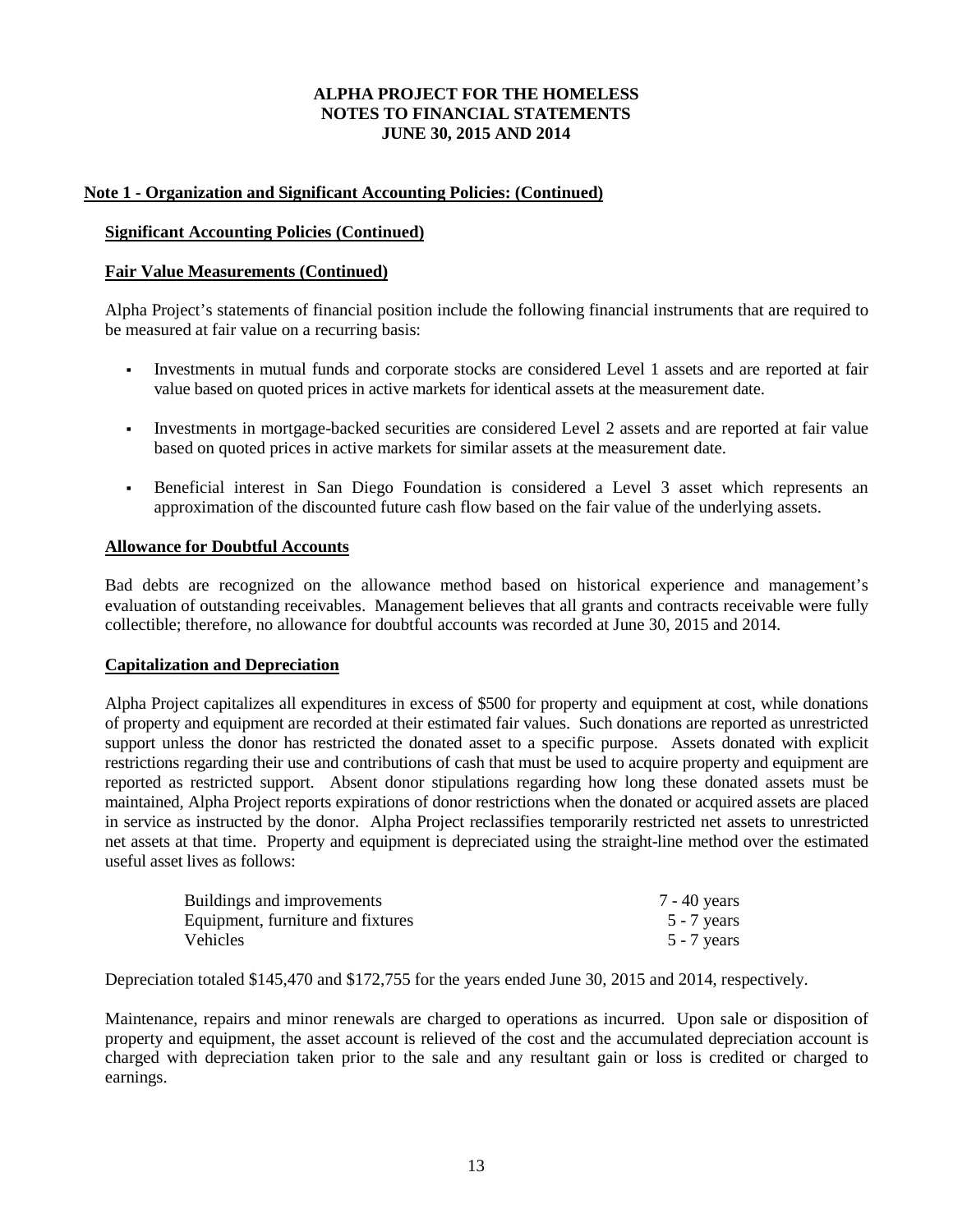#### **Note 1 - Organization and Significant Accounting Policies: (Continued)**

#### **Significant Accounting Policies (Continued)**

#### **Impairment of Real Estate**

Alpha Project reviews its investment in real estate for impairment whenever events and changes in circumstances indicate that the carrying value of such property may not be recoverable. Recoverability is measured by a comparison of the carrying amount of the real estate to the future net undiscounted net cash flows expected to be generated by the property and any estimated proceeds from the eventual disposition of the real estate. If the real estate is considered to be impaired, the impairment to be recognized is measured at the amount by which the carrying amount of real estate exceeds the fair value of such property. There were no impairment losses recognized in 2015 and 2014.

#### **Amortization**

Loan fees totaling \$200 and \$12,359, net of accumulated amortization of \$150 and \$12,249, at June 30, 2015 and 2014, respectively, are being amortized on the straight-line method over five years. Amortization expense totaled \$60 and \$1,256 for the years ended June 30, 2015 and 2014, respectively.

#### **Compensated Absences**

Accumulated unpaid vacation totaling \$125,494 and \$116,141 at June 30, 2015 and 2014, respectively, is accrued when incurred and included in accrued expenses.

#### **Revenue Recognition**

Grants and contract revenue are recognized in the period in which the related work is performed in accordance with the terms of the grant or contract. Grants and contracts receivable are recorded when revenue earned under a grant or contract exceeds the cash received. Deferred revenue is recorded when cash received under a grant or contract exceeds the revenue earned.

Contributions are recognized when the donor makes a promise to give to Alpha Project that is in substance, unconditional. Contributions that are restricted by the donor are reported as increases in unrestricted net assets if the restriction expires in the fiscal year in which the contributions are recognized. All other donor-restricted contributions are reported as increases in temporarily or permanently restricted net assets depending on the nature of the restrictions. When a restriction expires, temporarily restricted net assets are reclassified to unrestricted net assets.

#### **Donated Services and Materials**

Alpha Project utilizes the services of many volunteers throughout the year. This contribution of services by the volunteers is not recognized in the financial statements unless the services received (a) create or enhance nonfinancial assets or (b) require specialized skills which are provided by individuals possessing those skills and would typically need to be purchased if not provided by donation. The donated services for the years ended June 30, 2015 and 2014, did not meet the requirements above, therefore no amounts were recognized in the financial statements.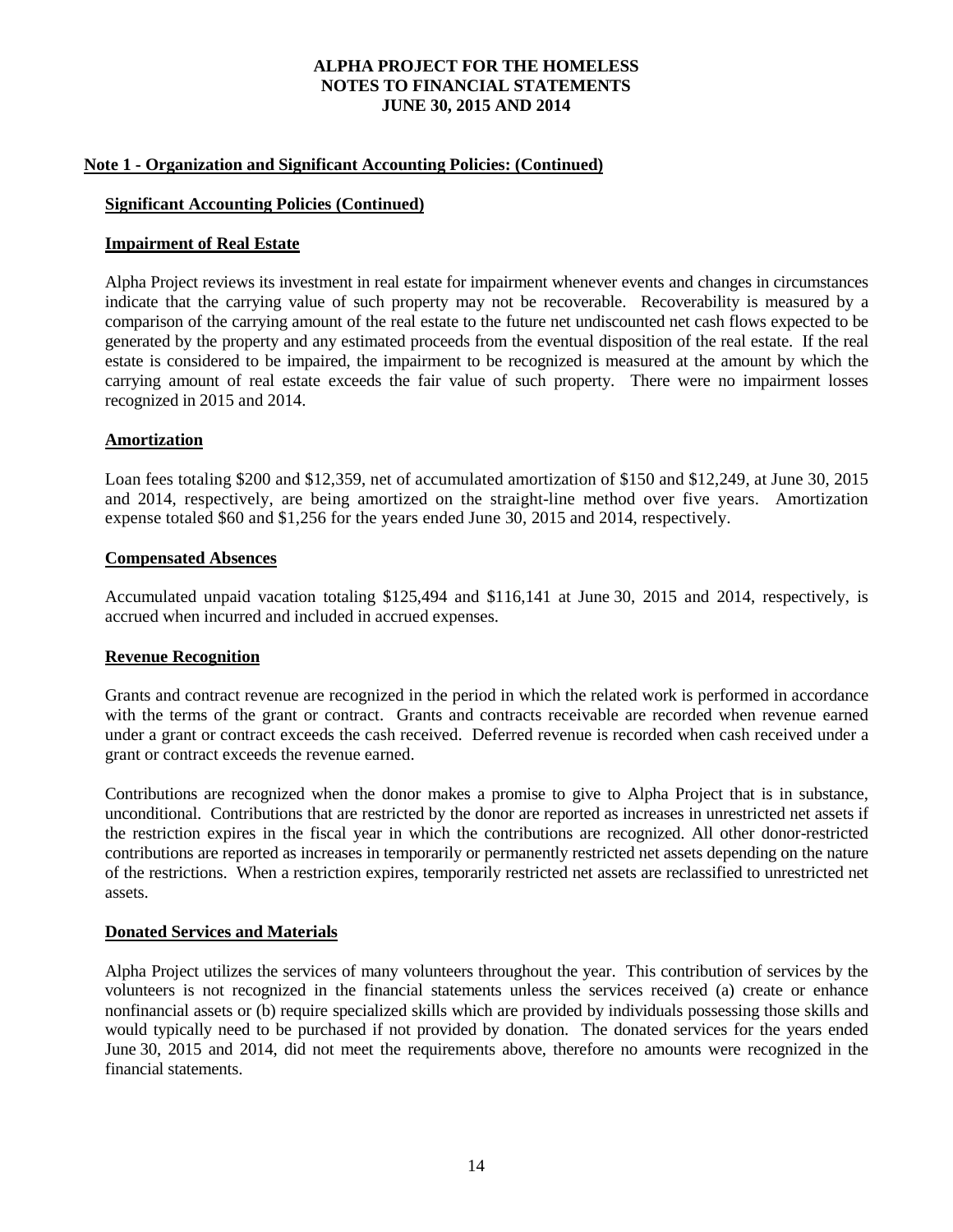# **Note 1 - Organization and Significant Accounting Policies: (Continued)**

### **Significant Accounting Policies (Continued)**

#### **Donated Services and Materials (Continued)**

Alpha Project has received substantial donations of materials, food and supplies. The donations of materials, food and supplies are recorded at their fair value and totaled \$676,252 and \$469,652 for the years ended June 30, 2015 and 2014 respectively, and have been reported as in-kind contributions and expenses.

#### **Allocated Expenses**

Expenses by function have been allocated among program and supporting services classification on the basis of internal records and estimates made by Alpha Project's management.

#### **Income Taxes**

Alpha Project is a public charity and is exempt from income taxes under Section  $501(c)(3)$  of the Internal Revenue Code and Section 23701(d) of the California Revenue and Taxation Code. Alpha Project believes that it has appropriate support for any tax positions taken, and as such, does not have any uncertain tax positions that are material to the financial statements. Alpha Project is not a private foundation.

Alpha Project's Return of Organization Exempt from Income Tax for the years ended June 30, 2015, 2014, 2013, and 2012 are subject to examination by the Internal Revenue Service and State taxing authorities, generally three to four years after the returns were filed.

#### **Concentration of Credit Risk**

Alpha Project maintains its cash in bank deposit accounts which, at times, may exceed federally insured limits. Alpha Project has not experienced any losses in such accounts. Alpha Project believes it is not exposed to any significant credit risk on cash and cash equivalents.

#### **Cash and Cash Equivalents**

For purposes of the statement of cash flows, Alpha Project considers all highly liquid investment instruments purchased with a maturity of three months or less to be cash equivalents.

#### **Subsequent Events**

In preparing these financial statements, Alpha Project has evaluated events and transactions for potential recognition or disclosure through September 28, 2015, the date the financial statements were available to be issued.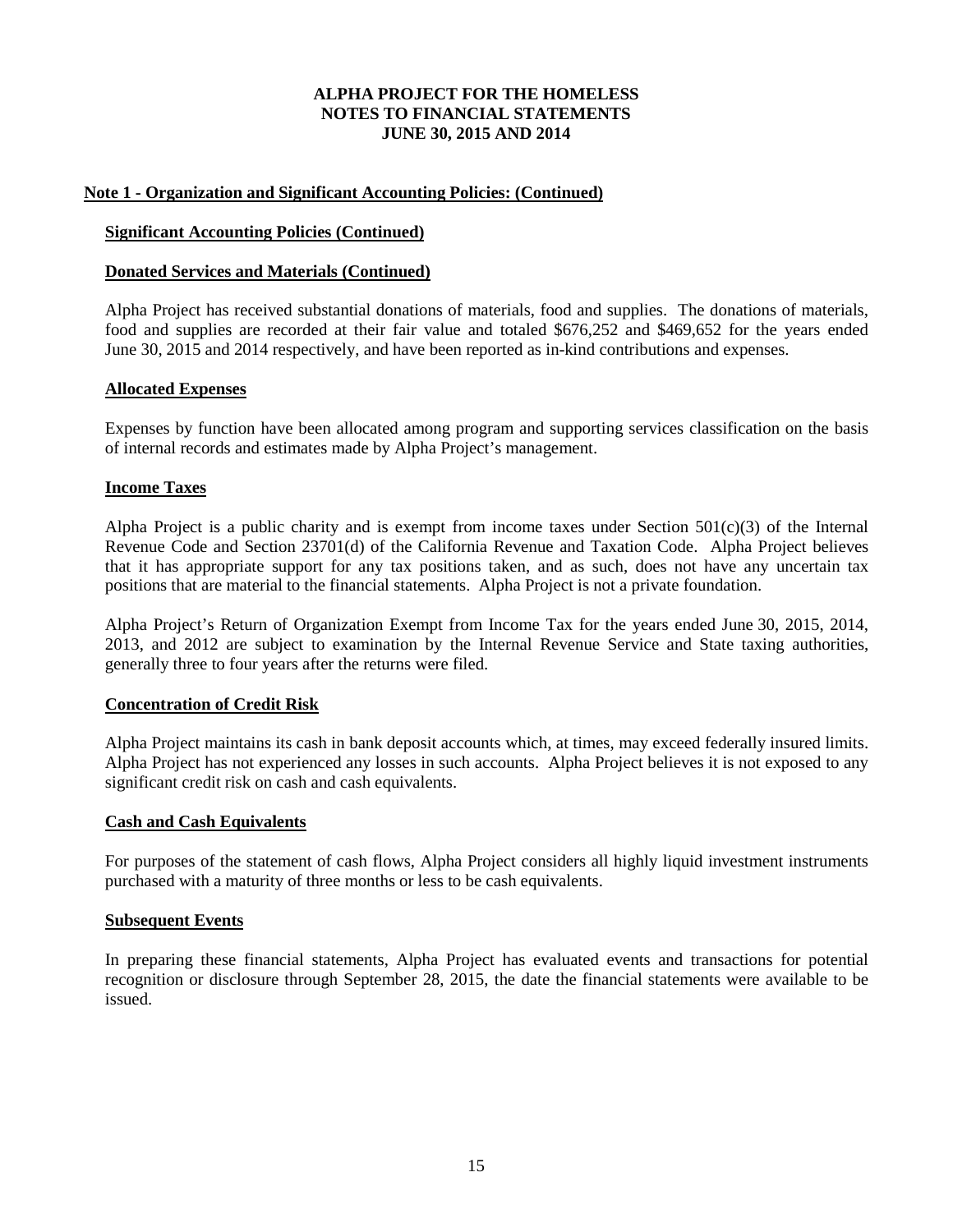#### **Note 2 - Fair Value Measurements:**

The following table summarizes assets measured at fair value by classification within the fair value hierarchy at June 30:

|                                  |             |                         |    |             | 2015 |              |               |
|----------------------------------|-------------|-------------------------|----|-------------|------|--------------|---------------|
|                                  |             | <b>Ouoted Prices</b>    |    | Significant |      |              |               |
|                                  |             | in Active               |    | Other       |      | Significant  |               |
|                                  | Markets for |                         |    | Observable  |      | Unobservable |               |
|                                  |             | <b>Identical Assets</b> |    | Inputs      |      | Inputs       | Balance at    |
|                                  |             | (Level 1)               |    | (Level 2)   |      | (Level 3)    | June 30, 2015 |
| Mutual funds:                    |             |                         |    |             |      |              |               |
| Growth funds                     | \$          | 151,039                 | \$ |             | \$   |              | \$<br>151,039 |
| Income funds                     |             | 45,209                  |    |             |      |              | 45,209        |
| Growth and income funds          |             | 42,835                  |    |             |      |              | 42,835        |
| Corporate stocks:                |             |                         |    |             |      |              |               |
| Domestic equities                |             | 9.008                   |    |             |      |              | 9,008         |
| Mortgage-backed securities       |             |                         |    | 2,568       |      |              | 2,568         |
| Beneficial interest in San Diego |             |                         |    |             |      |              |               |
| Foundation (Note 5)              |             |                         |    |             |      | 55,003       | 55,003        |
|                                  |             | 248,091                 |    | 2,568       |      | 55,003       | 305,662       |

|                                  |                                                                                          |                                                           | 2014 |                                                    |                             |         |  |
|----------------------------------|------------------------------------------------------------------------------------------|-----------------------------------------------------------|------|----------------------------------------------------|-----------------------------|---------|--|
|                                  | <b>Ouoted Prices</b><br>in Active<br>Markets for<br><b>Identical Assets</b><br>(Level 1) | Significant<br>Other<br>Observable<br>Inputs<br>(Level 2) |      | Significant<br>Unobservable<br>Inputs<br>(Level 3) | Balance at<br>June 30, 2014 |         |  |
| Mutual funds:                    |                                                                                          |                                                           |      |                                                    |                             |         |  |
| Growth funds                     | \$<br>128,066                                                                            | \$                                                        | \$   |                                                    | \$                          | 128,066 |  |
| Income funds                     | 63,915                                                                                   |                                                           |      |                                                    |                             | 63,915  |  |
| Growth and income funds          | 42,767                                                                                   |                                                           |      |                                                    |                             | 42,767  |  |
| Corporate stocks:                |                                                                                          |                                                           |      |                                                    |                             |         |  |
| Domestic equities                | 6.949                                                                                    |                                                           |      |                                                    |                             | 6,949   |  |
| Mortgage-backed securities       |                                                                                          | 3,096                                                     |      |                                                    |                             | 3,096   |  |
| Beneficial interest in San Diego |                                                                                          |                                                           |      |                                                    |                             |         |  |
| Foundation (Note 5)              |                                                                                          |                                                           |      | 56,071                                             |                             | 56,071  |  |
|                                  | 241,697                                                                                  | 3.096                                                     |      | 56.071                                             | ъ                           | 300.864 |  |

The reconciliation for financial instruments measured at fair value on a recurring basis as significant unobservable inputs (Level 3) are included in the Notes as indicated above.

# **Note 3 - Investments:**

Investments consist of the following at June 30:

|                            | 2015    | <u>2014</u> |
|----------------------------|---------|-------------|
| Mutual funds               | 239,083 | 234,748     |
| Corporate stocks           | 9,008   | 6,949       |
| Mortgage-backed securities | 2,568   | 3,096       |
| <b>Total Investments</b>   | 250,659 | 244,793     |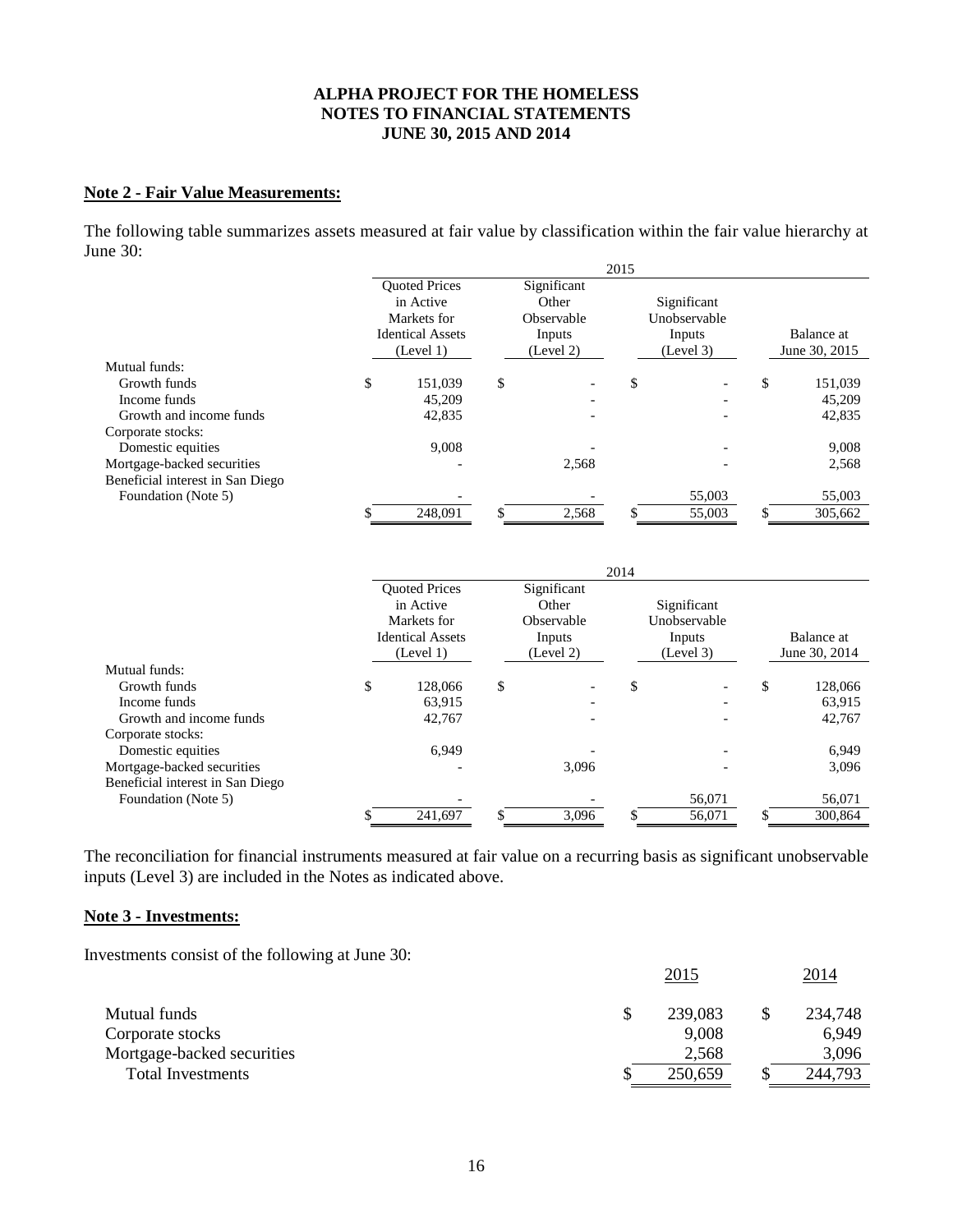# **Note 3 - Investments: (Continued)**

The following schedule summarizes the investment return presented in the statement of activities for the years ended June 30:

|                                                  | Unrestricted |    | Temporarily<br>Restricted | Total<br>2015 |
|--------------------------------------------------|--------------|----|---------------------------|---------------|
| Interest and dividends                           | \$<br>15,695 | \$ |                           | \$<br>15,695  |
| Net realized and unrealized losses               | (3, 476)     |    |                           | (3,476)       |
| Beneficial interest in San Diego Foundation gain |              |    | 1,549                     | 1,549         |
| Investment fees                                  | (3,574)      |    |                           | (3,574)       |
| Total Investment Income                          | 8,645        |    | 1,549                     | 10,194        |
|                                                  | Unrestricted |    | Temporarily<br>Restricted | Total<br>2014 |
| Interest and dividends                           | \$<br>12,229 | \$ |                           | \$<br>12,229  |
| Net realized and unrealized gains                | 28,576       |    |                           | 28,576        |
| Beneficial interest in San Diego Foundation gain | (895)        |    | 8,589                     | 7,694         |
| Investment fees                                  | (1,682)      |    |                           | (1,682)       |
| Total Investment Income                          | 38,228       | J  | 8,589                     | 46,817        |

# **Note 4 - Grants and Contracts Receivable:**

Grants and contracts receivable consist of the following at June 30:

|                                              | 2015          | 2014    |
|----------------------------------------------|---------------|---------|
| County of San Diego                          | \$<br>171,689 | \$      |
| San Diego Housing Commission                 | 127,943       | 435,422 |
| City of San Diego                            | 104,023       | 133,932 |
| <b>Environmental Disposal</b>                | 81,815        | 55,595  |
| <b>Environmental Programs</b>                | 54,437        | 33,994  |
| <b>PATH</b> - Connections                    | 42,673        | 113,935 |
| Crisis House                                 | 17,840        | 21,720  |
| San Diego Unified Port District              | 15,840        | 15,488  |
| Other grants and contracts                   | 11,632        | 9,492   |
| Tierra Verde Resources, Inc.                 | 9,152         |         |
| Royal Property Management                    | 7,447         | 4,049   |
| City of Vista                                | 6,210         | 4,512   |
| San Diego Association of Governments         |               | 66,912  |
| <b>Historic Motor Sports Association</b>     |               | 10,890  |
| <b>SASCA Region IV</b>                       |               | 7,050   |
| <b>Environmental Services Department</b>     |               | 9,874   |
| <b>Teen Health Centers</b>                   |               | 2,841   |
| <b>Total Grants and Contracts Receivable</b> | 650,701       | 925,706 |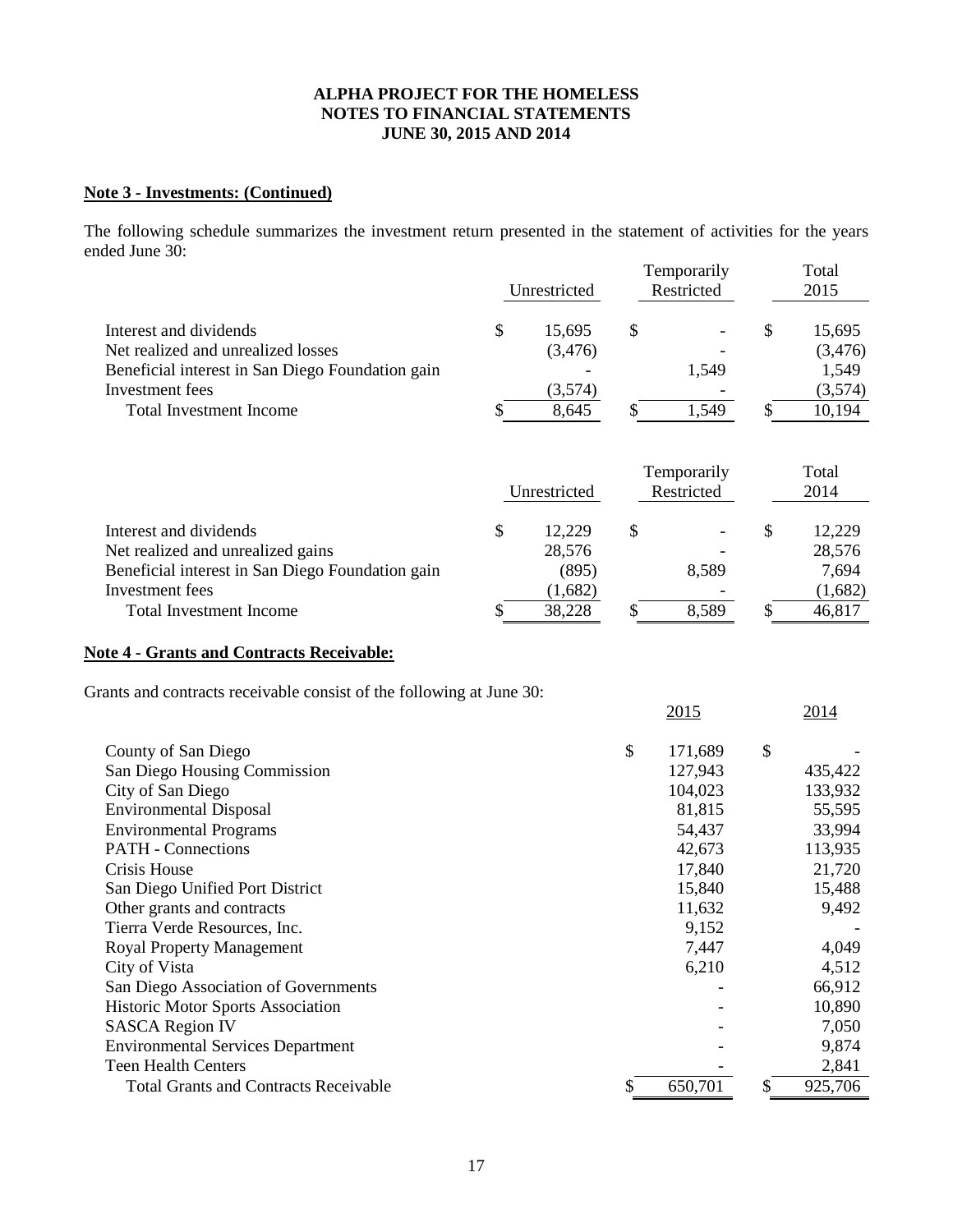# **Note 5 - Beneficial Interest in San Diego Foundation:**

Alpha Project has a beneficial interest in endowment funds held at San Diego Foundation, which are classified as permanently restricted as these investments must be maintained in perpetuity. The beneficial interest in San Diego Foundation is invested in a portfolio of equity and debt securities, which is structured for long-term return consisting of 25% domestic equities, 30% international equities, 16% alternative investments, 17% fixed income, 4% commodities and 8% real estate.

The activity in the beneficial interest in San Diego Foundation consisted of the following for the years ended June 30:

|                              | <u>2015</u> | 2014    |
|------------------------------|-------------|---------|
| Balance at Beginning of Year | 56,071      | 50,895  |
| Investment gain              | 1,549       | 7,694   |
| <b>Distributions</b>         | (2,617)     | (2,518) |
| Balance at End of Year       | 55,003      | 56,071  |

#### **Note 6 - Property and Equipment:**

Property and equipment consist of the following at June 30:

|                                   | 2015        |   | 2014        |
|-----------------------------------|-------------|---|-------------|
| Land                              | 992,592     | S | 992,592     |
| Buildings and improvements        | 1,190,031   |   | 1,186,780   |
| Equipment, furniture and fixtures | 287,469     |   | 268,373     |
| Vehicles                          | 1,028,106   |   | 994,232     |
| Subtotal                          | 3,498,198   |   | 3,441,977   |
| Less: Accumulated depreciation    | (1,848,918) |   | (1,703,448) |
| Property and Equipment, Net       | 1,649,280   |   | 1,738,529   |

# **Note 7 – Line-of-Credit:**

Alpha Project has an unsecured line-of-credit with Wells Fargo in the amount of \$150,000 with interest at the bank's prime rate plus 1.75% (5.00% at June 30, 2015). The outstanding balance totaled \$16,303 and \$38,772 at June 30, 2015 and 2014, respectively.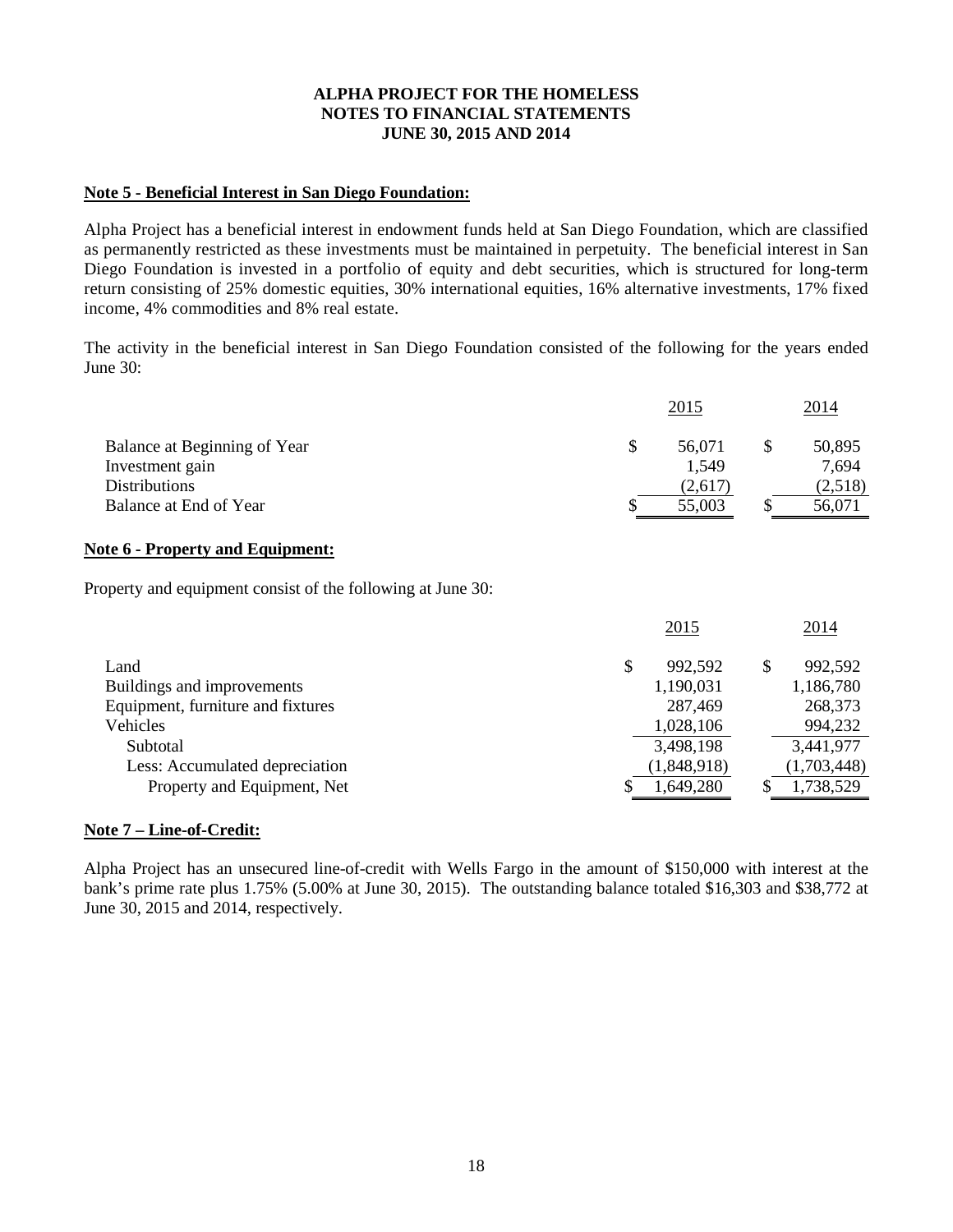# **Note 8 - Notes Payable:**

| Notes payable consist of the following at June 30:                                                                                                                                                                                                                                                                           | 2015         | 2014          |
|------------------------------------------------------------------------------------------------------------------------------------------------------------------------------------------------------------------------------------------------------------------------------------------------------------------------------|--------------|---------------|
| Note payable to Wells Fargo, payable in monthly payments of \$4,920<br>including interest at 4.25%, due November 2016.<br>Secured by real<br>property.                                                                                                                                                                       | \$<br>82,377 | \$<br>136,308 |
| Note payable to the Community Development Commission of the<br>City of Vista, payable in interest only payments at 3.00% from<br>residual receipts, accrued interest and principal due August, 2053.<br>Secured by real property. Interest payable totaled \$63,438 and<br>\$59,688 at June 30, 2015 and 2014, respectively. | 125,000      | 125,000       |
| Note payable to the County of San Diego Department of Housing and<br>Community Development, non-interest bearing, principal due July<br>2053. Secured by real property.                                                                                                                                                      | 235,000      | 235,000       |
| Note payable to Ally Bank, payable in monthly installments of \$883<br>including interest at -0-%, due August 2015. Secured by a vehicle.                                                                                                                                                                                    | 2,665        | 13,326        |
| Note payable to California Bank & Trust, payable in monthly installments<br>of \$668 including interest at 4.46%, due June 2015. Secured by a vehicle.                                                                                                                                                                       |              | 7,170         |
| Note payable to California Bank & Trust, payable in monthly installments<br>of \$2,136 including interest at 4.744%, due May 2019. Secured by real<br>property.                                                                                                                                                              | 363,106      | 371,062       |
| Note payable to California Bank & Trust, payable in monthly installments<br>of \$663 including interest at 4.25% due December 2015. Secured by a<br>vehicle.                                                                                                                                                                 | 5,215        | 12,763        |
| Note payable to California Bank & Trust, payable in monthly installments<br>of \$663 including interest at 4.25%, due December 2015. Secured by a<br>vehicle.                                                                                                                                                                | 5,215        | 12,763        |
| Note payable to Ally, payable in monthly installments of \$614<br>including interest at 3.95%. Secured by a vehicle.                                                                                                                                                                                                         | 14,409       | 21,053        |
|                                                                                                                                                                                                                                                                                                                              |              |               |

(Continued)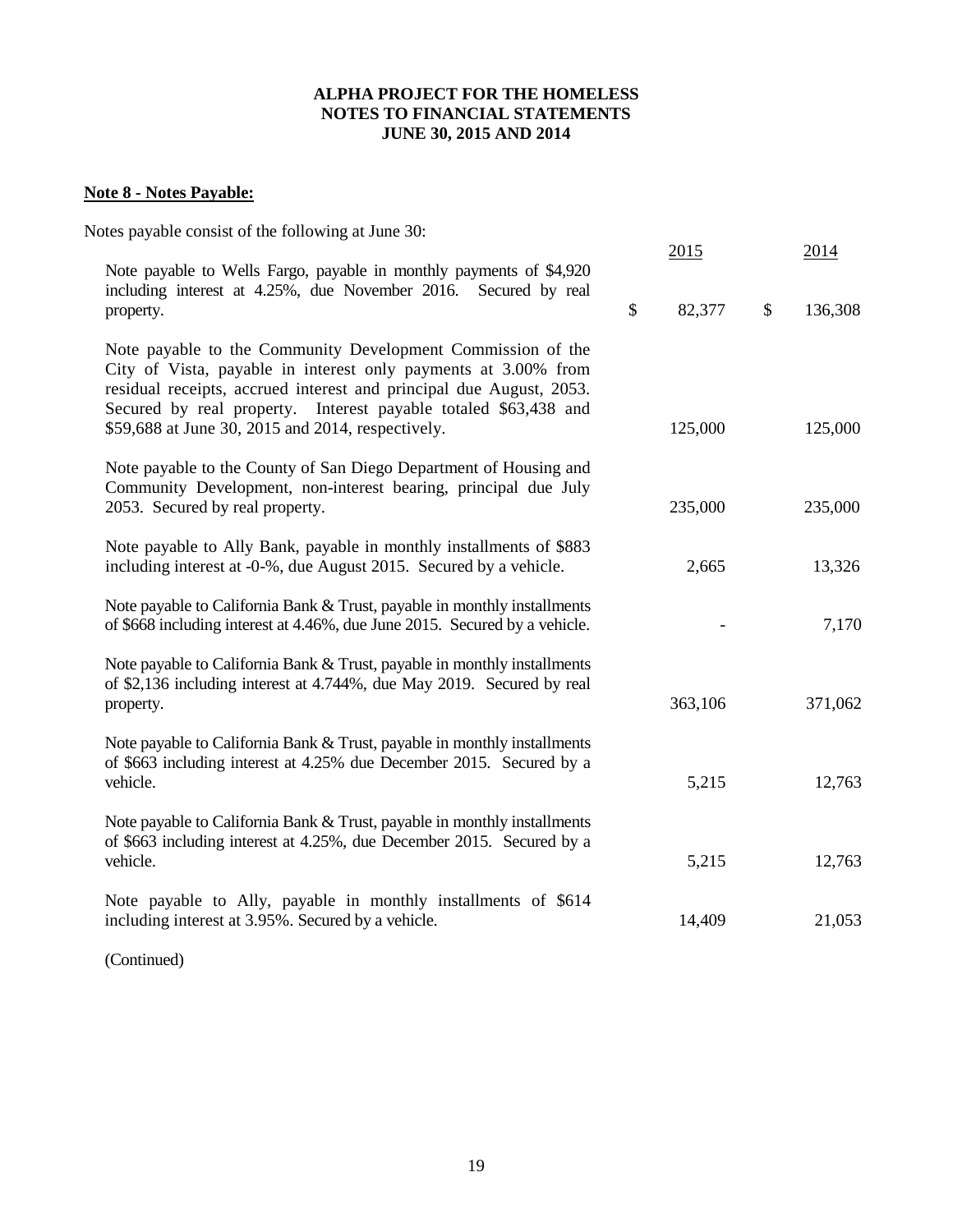# **Note 8 - Notes Payable: (Continued)**

| Note payable to the City of San Diego, noninterest bearing, no                                                                        |    | 2015      | 2014         |
|---------------------------------------------------------------------------------------------------------------------------------------|----|-----------|--------------|
| monthly payments. Repayment only upon termination of the related<br>housing program. Secured by real property.                        | \$ | 82,500    | \$<br>82,500 |
| Note payable to Ally, payable in monthly installments of \$594 including<br>interest at 3.95% due January 2019. Secured by a vehicle. |    | 23,226    | 29,302       |
| Note payable to Ally payable in monthly installments of \$593 including                                                               |    |           |              |
| interest at 2.94%, due February 2019. Secured by a vehicle.                                                                           |    | 24,681    | 30,949       |
| <b>Total Notes Payable</b>                                                                                                            |    | 963,394   | 1,077,196    |
| <b>Less: Current Portion</b>                                                                                                          |    | (98, 042) | (113,213)    |
| Notes Payable, Net of Current Portion                                                                                                 | S  | 865,352   | 963,983      |
| Future principal payments on the notes payable are as follows:                                                                        |    |           |              |
| <b>Years Ended</b>                                                                                                                    |    |           |              |
| June 30                                                                                                                               |    |           |              |
| 2016                                                                                                                                  | \$ | 98,042    |              |
| 2017                                                                                                                                  |    | 55,482    |              |
| 2018                                                                                                                                  |    | 23,153    |              |
| 2019                                                                                                                                  |    | 18,073    |              |
| 2020                                                                                                                                  |    | 10,387    |              |
| Thereafter                                                                                                                            |    | 758,257   |              |
| Total                                                                                                                                 | \$ | 963,394   |              |

# **Note 9 – Temporarily Restricted Net Assets:**

Temporarily restricted net assets are available for the following purposes at June 30:

|                                                |   | <u>2015</u> | 2014   |
|------------------------------------------------|---|-------------|--------|
| Alpha Square                                   | S | 79.650      |        |
| Unappropriated endowment earnings              |   | 5,003       | 6,071  |
| Neil Good Center Program                       |   | -           | 20,000 |
| <b>Total Temporarily Restricted Net Assets</b> |   | 84,653      | 26,071 |

Net assets totaling \$46,467 and \$2,518 were released from donor restrictions by incurring expenses satisfying the purpose or time restrictions specified by donors during the years ended June 30, 2015 and 2014.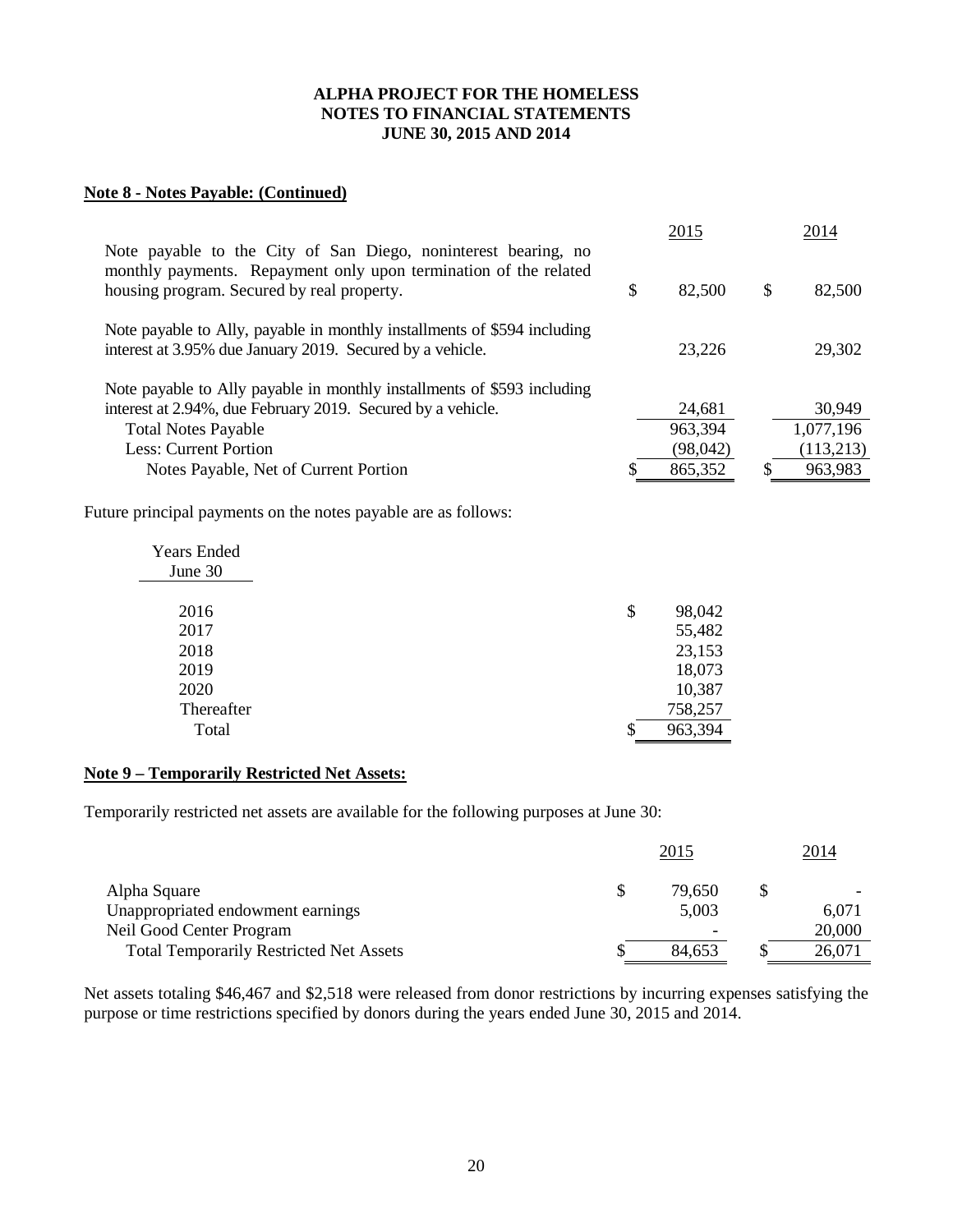#### **Note 10 - Endowment Net Assets:**

The endowment funds of Alpha Project are held by San Diego Foundation (the "Foundation"). The Foundation manages the funds in accordance with UPMIFA. The Foundation's objective is to maintain the purchasing power (real value) of the endowment funds. However, from time to time, the fair value of the assets in the endowment fund may fall below the level that the donors require Alpha Project to retain as a fund of perpetual duration. Alpha Project classifies permanently restricted net assets held by the Foundation as:

- The original value of gifts donated to the fund
- The original value of Alpha Project funds transferred to the fund
- The original value of subsequent gifts donated to the fund

From time to time, the fair value of the assets associated with individual donor-restricted endowment funds may fall below the level that the donor or UPMIFA requires Alpha Project to retain as a fund of perpetual duration. In accordance with generally accepted accounting principles, there were no deficiencies of this nature that are reported in unrestricted net assets at June 30, 2015 and 2014.

The Foundation has adopted investment and spending policies for endowment funds that:

- Protect the invested assets
- Preserve spending capacity of the fund income
- Maintain a diversified portfolio of assets that meet investment return objectives while keeping risk at a level commensurate with that of the median fund in comparable foundations
- Comply with applicable laws

The Foundation's endowment funds are invested in a portfolio of equity and debt securities, which is structured for long-term total return. The Foundation's spending policy is to disburse 5% annually, based upon endowment principal market value over the last 36 months. These calculations are made on a monthly basis. If the market value of the Endowment Principal of any fund, at the end of each month, is less than the initial value of all contributions made to the Endowment Principal, then distributions will be limited to interest and dividends received.

Endowment composition by type of fund and changes in endowment net assets as of and for the years ended June 30:

|                                                      |   | Unrestricted |    | Temporarily<br>Restricted |   | Permanently<br>Restricted |   | Total   |
|------------------------------------------------------|---|--------------|----|---------------------------|---|---------------------------|---|---------|
| Endowment Net Assets at June 30, 2013                | S | 895          | -S |                           | S | 50,000                    | S | 50,895  |
| Net realized and unrealized appreciation             |   | (895)        |    | 8,589                     |   | -                         |   | 7,694   |
| Appropriation of endowment assets for<br>expenditure |   |              |    | (2,518)                   |   |                           |   | (2,518) |
| Endowment Net Assets at June 30, 2014                |   |              |    | 6,071                     |   | 50,000                    |   | 56,071  |
| Net realized and unrealized appreciation             |   |              |    | 1,549                     |   |                           |   | 1,549   |
| Appropriation of endowment assets for                |   |              |    |                           |   |                           |   |         |
| expenditure                                          |   |              |    | (2,617)                   |   |                           |   | (2,617) |
| Endowment Net Assets at June 30, 2015                |   |              |    | 5,003                     | S | 50,000                    |   | 55,003  |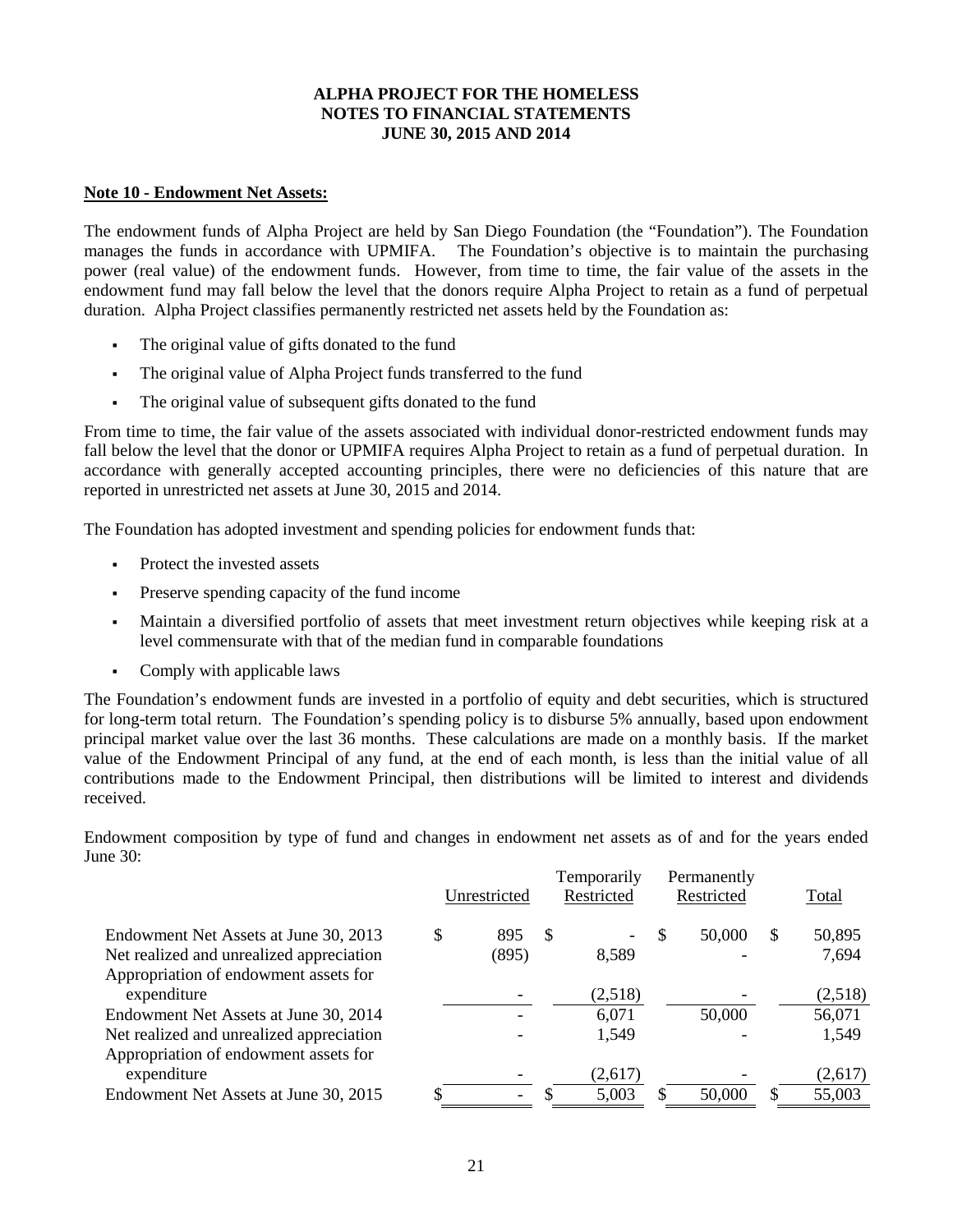## **Note 11 - Commitments:**

### **Operating Leases**

Alpha Project leases office equipment under non-cancelable operating leases that expire at various dates through December 2018. Rental expense under these leases totaled \$40,342 and \$32,446 for the years ended June 30, 2015 and 2014, respectively, and is included in equipment rental.

Alpha Project leases office space, storage facilities and other facilities under leases on a month-to-month basis. Rental expense under these leases totaled \$36,665 and \$28,617 for the years ended June 30, 2015 and 2014, respectively.

The following is a schedule of future minimum lease payments under the leases:

| \$<br>27,686 |
|--------------|
| 27,686       |
| 27,686       |
| 12,558       |
| 95,616       |
|              |

# **Employee Benefit Plan**

Alpha Project established a 403(b) profit and sharing plan (the "Plan") covering all full-time employees of Alpha Project. Employees may defer up to 25% of their annual compensation, not to exceed the annual amount allowed by law. Alpha Project may contribute a discretionary matching contribution each year. There were no matching contributions for the years ended June 30, 2015 and 2014.

# **Capital Contributions and Operating Guarantees**

From time to time, Alpha Project will engage in various obligations with other nonprofit organizations to assist in providing permanent housing for graduates of the Casa Raphael and Casa Base programs. There was no outstanding recourse debt relating to these obligations at June 30, 2015 and 2014.

# **Developer Fees**

A developer fee was earned by Alpha Project for development services provided to Oxford Terrace Partners, LP, in the amount of \$1,109,603. The unpaid balance totaled \$436,277 at June 30, 2015 and 2014. Alpha Project did not receive any developer fee payments for the years ended June 30, 2015 and 2014. Due to restrictions on the funds available to pay the developer fee, the likelihood of collection of these amounts are not known and not assured as of the date of these financial statements, therefore, no amounts have been recorded as a receivable at June 30, 2015 and 2014.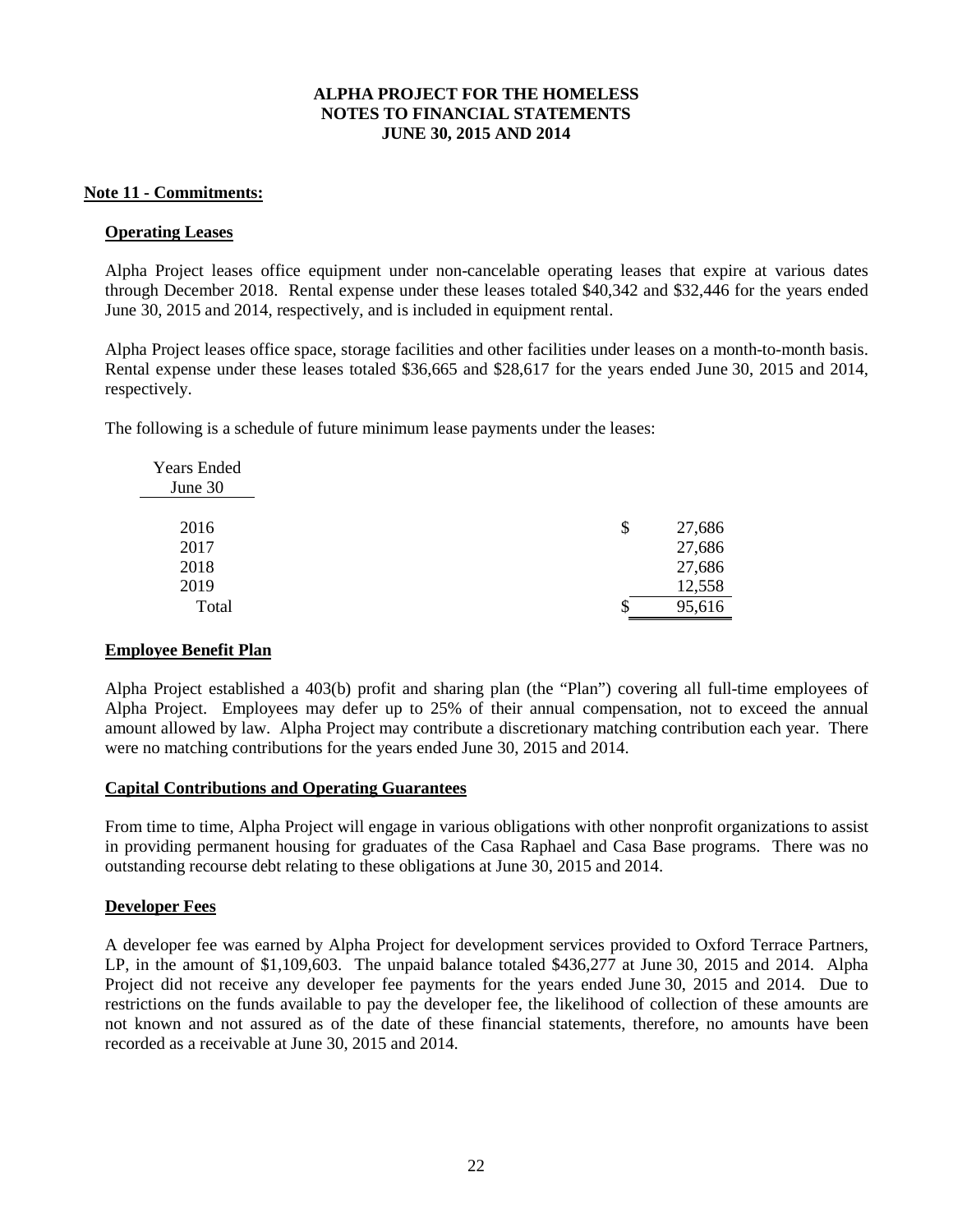#### **Note 11 - Commitments: (Continued)**

#### **Developer Fees (Continued)**

Alpha Project has an agreement with CL Dellums, LP to provide development services for a fee not to exceed \$412,860. The unpaid balance totaled \$713,031 and \$560,576 at June 30, 2015 and 2014, respectively. Alpha Project received \$-0- and \$50,000, for the years ended June 30, 2015 and 2014, respectively. Due to restrictions on the funds available to pay the developer fee, the likelihood of collection of these amounts are not known and not assured as of the date of these financial statements, therefore, no amounts have been recorded as a receivable at June 30, 2015 and 2014.

Alpha Project has an agreement with Chelsea Investment Corporation to provide development services for Alpha Square for a fee of 67% of the total develop fee allowed by CTCAC. Alpha Project has earned \$150,000, as of June 30, 2015, and has received \$150,000, for the year ended June 30, 2015.

# **Note 12 – Contingency:**

Legal claims and lawsuits arise from time to time in the normal course of business. Alpha Project's management and legal counsel estimate that the potential claims against Alpha Project not covered by insurance, resulting from such litigation, would not materially affect the operations or financial condition of Alpha Project.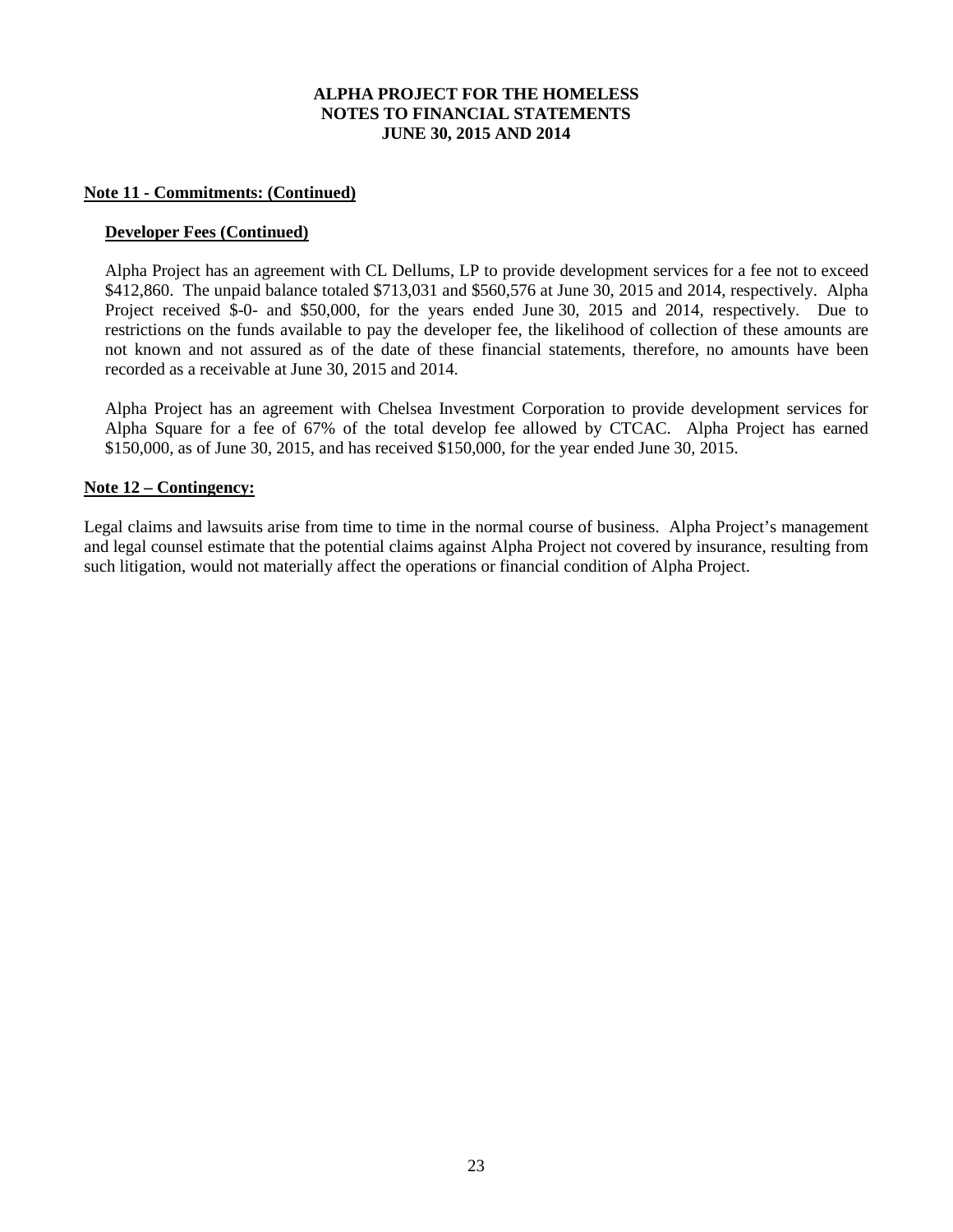# **ALPHA PROJECT FOR THE HOMELESS SCHEDULE OF EXPENDITURES OF FEDERAL AWARDS FOR THE YEAR ENDED JUNE 30, 2015**

| Federal Grants/Pass-Through Grantor/<br>Program or Cluster Title                           | Federal<br><b>CFDA</b> Number | Federal<br>Expenditures |
|--------------------------------------------------------------------------------------------|-------------------------------|-------------------------|
| <b>U.S. Department of Housing and Urban Development:</b>                                   |                               |                         |
| <b>Direct Program:</b>                                                                     |                               |                         |
| <b>Supportive Housing Program</b>                                                          | 14.235                        | \$<br>147,620           |
| <b>Total Direct Program</b>                                                                |                               | 147,620                 |
| <b>Pass-Through Programs From:</b>                                                         |                               |                         |
| <b>Community Development Block Grants/Entitlement Grants:</b>                              | 14.218                        |                         |
| San Diego Housing Commission                                                               |                               | 500,000                 |
| <b>PATH</b>                                                                                |                               | 220,509                 |
| <b>Total Community Development Block</b>                                                   |                               |                         |
| <b>Grants/Entitlement Grants</b>                                                           |                               | 720,509                 |
| <b>Emergency Solutions Grant Program:</b>                                                  | 14.231                        |                         |
| San Diego Housing Commission                                                               |                               | 270,500                 |
| <b>PATH</b>                                                                                |                               | 102,819                 |
| <b>Total Emergency Solutions Grants Program</b>                                            |                               | 373,319                 |
| <b>Supportive Housing Program:</b>                                                         | 14.235                        |                         |
| Crisis Housing, Inc.                                                                       |                               | 114,761                 |
| Continuum of Care Program:                                                                 | 14.267                        |                         |
| San Diego Housing Commission                                                               |                               | 70,664                  |
| <b>Total Pass-Through Programs</b>                                                         |                               | 1,279,253               |
| Total U.S. Department of Housing and Urban Development                                     |                               | 1,426,873               |
| <b>U.S. Department of Health and Human Services:</b><br><b>Pass-Through Programs From:</b> |                               |                         |
| <b>Consolidated Health Centers:</b>                                                        | 93.224                        |                         |
| Family Health Centers of San Diego                                                         |                               | 5,683                   |
|                                                                                            |                               |                         |
| Block Grants for Prevention and Treatment of Substance Abuse:                              | 93.959                        |                         |
| County of San Diego                                                                        |                               | 442,097                 |
| Total U.S. Department of Health and Human Services                                         |                               | 447,780                 |
| <b>U.S. Department of Homeland Security:</b><br><b>Pass-Through Programs From:</b>         |                               |                         |
| Emergency Food and Shelter National Board Program:<br><b>Catholic Charities</b>            | 97.024                        | 27,212                  |
| Total U.S. Department of Homeland Security:                                                |                               | 27,212                  |
| <b>Total Expenditures of Federal Awards</b>                                                |                               | 1,901,865               |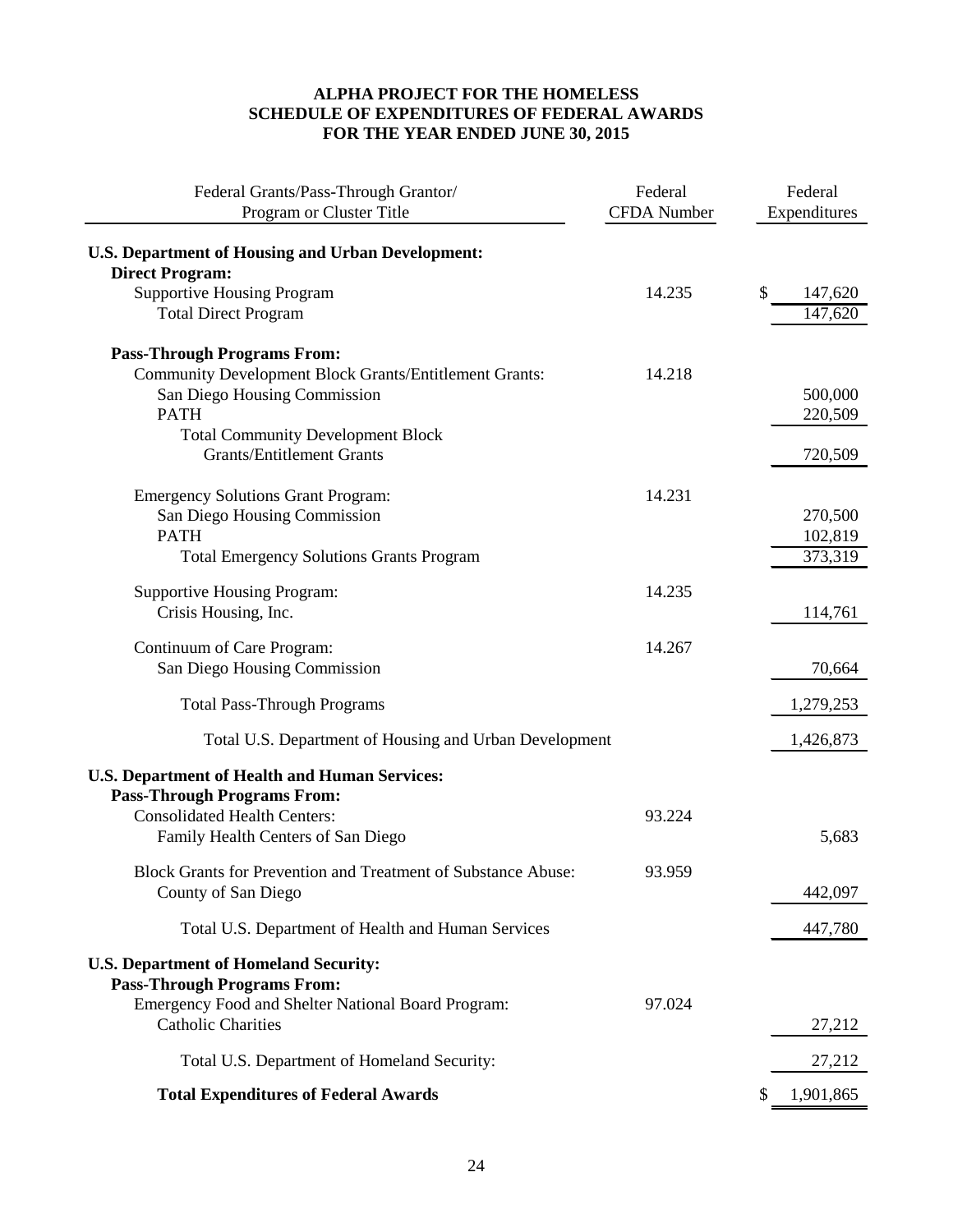# **ALPHA PROJECT FOR THE HOMELESS SCHEDULE OF EXPENDITURES OF FEDERAL AWARDS (CONTINUED) FOR THE YEAR ENDED JUNE 30, 2015**

## **Note 1 - Basis of Presentation:**

The accompanying schedule of expenditures of federal awards (the Schedule) includes the federal grant activity of Alpha Project under programs of the federal government for the year ended June 30, 2015. The information in this Schedule is presented in accordance with the requirements of OMB Circular A-133, Audits of States, Local Governments, and Nonprofit Organizations. Because the Schedule presents only a selected portion of the operations of Alpha Project it is not intended to and does not present the financial position, changes in net assets, or cash flows of Alpha Project.

#### **Note 2 - Summary of Significant Accounting Policies:**

Expenditures reported on the Schedule are reported on the accrual basis of accounting. Such expenditures are recognized following the cost principles contained in OMB Circular A-122. *Cost Principles for Non-Profit Organizations,* wherein certain types of expenditures are not allowable or are limited as to reimbursement.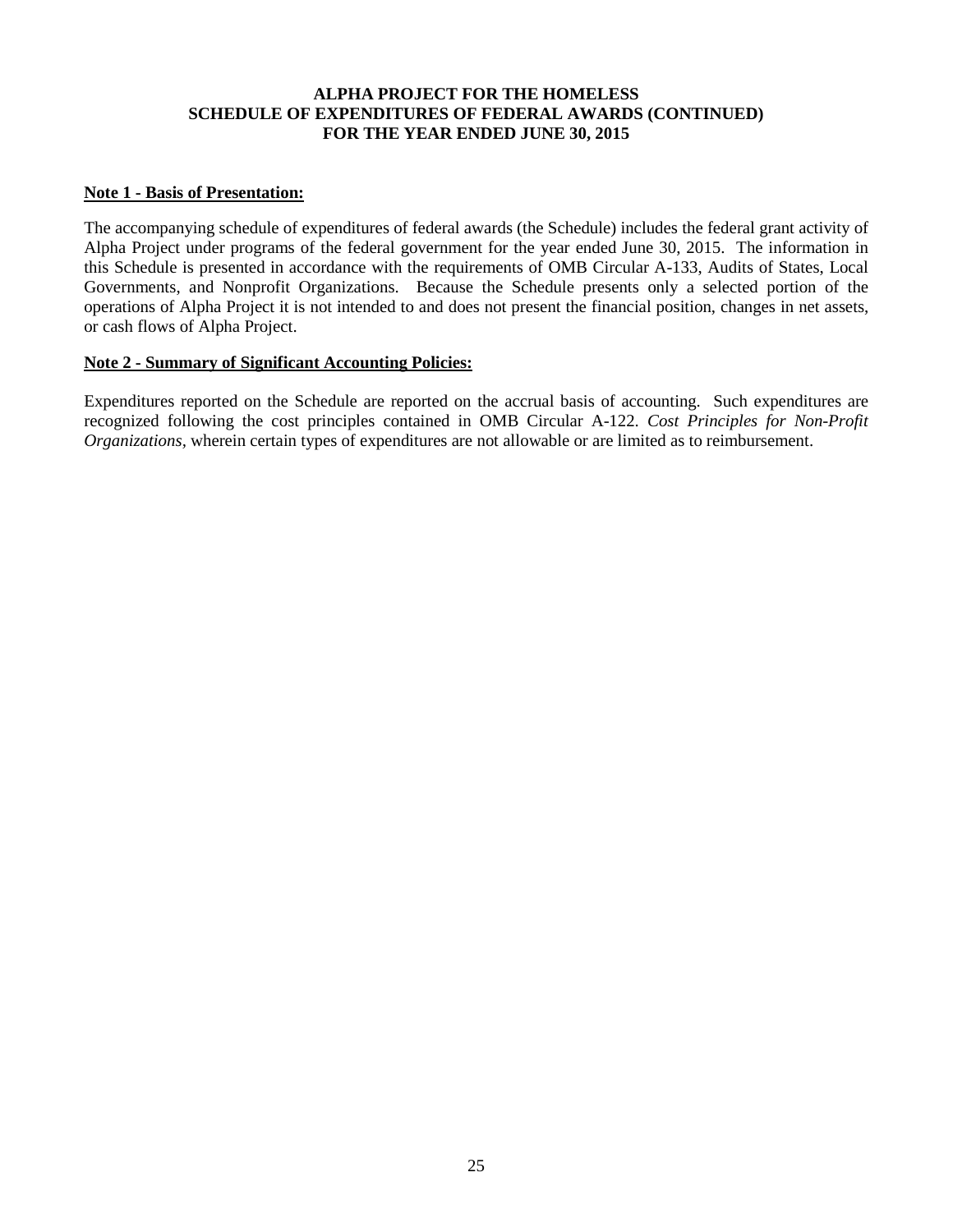

*A Partnership of Professional Corporations* Leaf *&* Cole, LLP

Steven W. Northcote, C.P.A. Michael S. Schreibman, C.P.A. Michael J. Zizzi, C.P.A. Julie A. Firl, C.P.A. Nicholas M. Gines, C.P.A.

**Members** *American Institute of Certified Public Accountants California Society of Certified Public Accountants Certified Public Accountants*

> **Independent Auditor's Report on Internal Control Over Financial Reporting and on Compliance and Other Matters Based on an Audit of Financial Statements Performed in Accordance With** *Government Auditing Standards*

To the Board of Directors Alpha Project for the Homeless

We have audited, in accordance with the auditing standards generally accepted in the United States of America and the standards applicable to financial audits contained in *Government Auditing Standards* issued by the Comptroller General of the United States, the financial statements of Alpha Project for the Homeless, which comprise the statement of financial position as of June 30, 2015, and the related statements of activities, functional expenses and cash flows for the year then ended and the related notes to the financial statements, and have issued our report thereon dated September 28, 2015.

# **Internal Control Over Financial Reporting**

In planning and performing our audit of the financial statements, we considered Alpha Project for the Homeless' internal control over financial reporting (internal control) to determine the audit procedures that are appropriate in the circumstances for the purpose of expressing our opinion on the financial statements, but not for the purpose of expressing an opinion on the effectiveness of Alpha Project for the Homeless' internal control. Accordingly, we do not express an opinion on the effectiveness of Alpha Project for the Homeless' internal control.

A *deficiency in internal control* exists when the design or operation of a control does not allow management or employees, in the normal course of performing their assigned functions, to prevent, or detect and correct, misstatements on a timely basis. A *material weakness* is a deficiency, or a combination of deficiencies, in internal control, such that there is a reasonable possibility that a material misstatement of the entity's financial statements will not be prevented, or detected and corrected, on a timely basis. A *significant deficiency* is a deficiency, or a combination of deficiencies, in internal control that is less severe than a material weakness, yet important enough to merit attention by those charged with governance.

Our consideration of internal control was for the limited purpose described in the first paragraph of this section and was not designed to identify all deficiencies in internal control that might be material weaknesses or significant deficiencies. Given these limitations, during our audit we did not identify any deficiencies in internal control that we consider to be material weaknesses. However, material weaknesses may exist that have not been identified.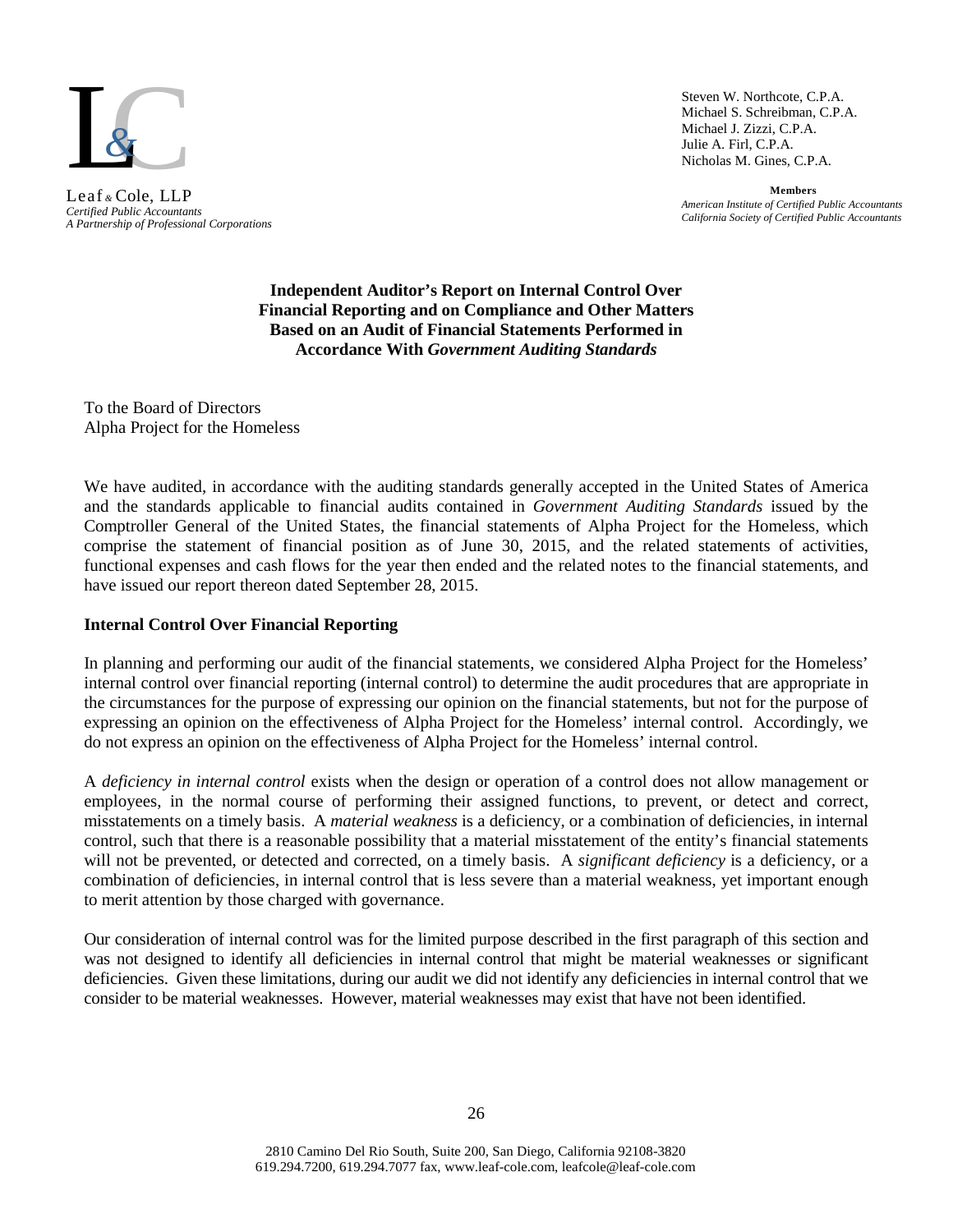#### **Compliance and Other Matters**

As part of obtaining reasonable assurance about whether Alpha Project for the Homeless' financial statements are free from material misstatement, we performed tests of its compliance with certain provisions of laws, regulations, contracts, and grant agreements, noncompliance with which could have a direct and material effect on the determination of financial statement amounts. However, providing an opinion on compliance with those provisions was not an objective of our audit, and accordingly, we do not express such an opinion. The results of our tests disclosed no instances of noncompliance or other matters that are required to be reported under *Government Auditing Standards*.

#### **Purpose of this Report**

The purpose of this report is solely to describe the scope of our testing of internal control and compliance and the results of that testing, and not to provide an opinion on the effectiveness of the Organization's internal control or on compliance. This report is an integral part of an audit performed in accordance with *Government Auditing Standards* in considering the Organization's internal control and compliance. Accordingly, this communication is not suitable for any other purpose.

 $L$ eaf $2C$ ole  $LLP$ 

San Diego, California September 28, 2015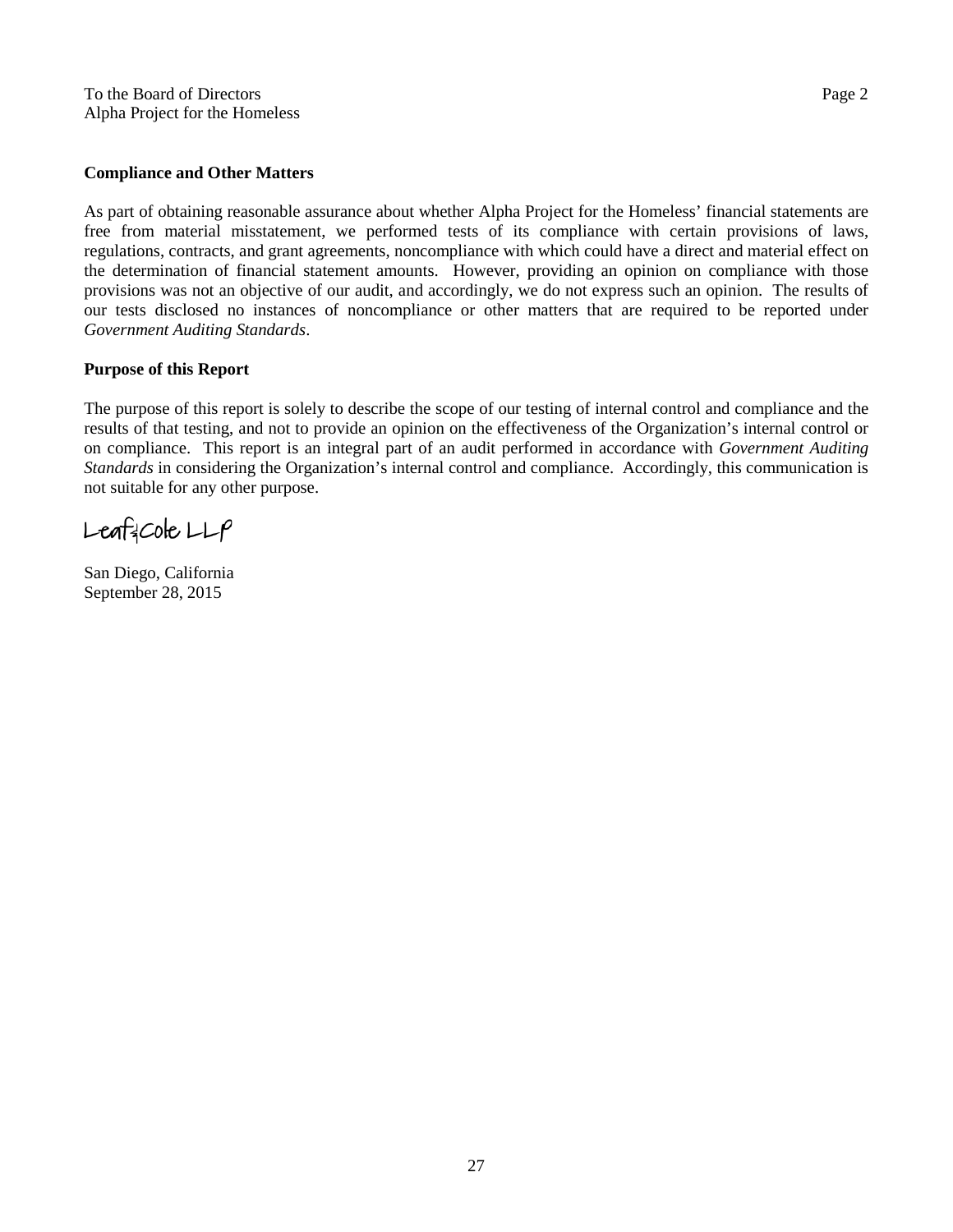

*A Partnership of Professional Corporations* Leaf *&* Cole, LLP

Steven W. Northcote, C.P.A. Michael S. Schreibman, C.P.A. Michael J. Zizzi, C.P.A. Julie A. Firl, C.P.A. Nicholas M. Gines, C.P.A.

**Members** *American Institute of Certified Public Accountants California Society of Certified Public Accountants Certified Public Accountants*

#### **Independent Auditor's Report on Compliance for the Major Program and on Internal Control Over Compliance Required by OMB Circular A-133**

To the Board of Directors Alpha Project for the Homeless

# **Report on Compliance for the Major Federal Program**

We have audited Alpha Project for the Homeless' compliance with the types of compliance requirements described in the *OMB Circular A-133 Compliance Supplement* that could have a direct and material effect on Alpha Project for the Homeless' major federal program for the year ended June 30, 2015. Alpha Project for the Homeless' major federal program is identified in the summary of auditor's results section of the accompanying schedule of findings and questioned costs.

## *Management's Responsibility*

Management is responsible for compliance with the requirements of laws, regulations, contracts, and grants applicable to its federal program.

# *Auditor's Responsibility*

Our responsibility is to express an opinion on compliance for Alpha Project for the Homeless' major federal program based on our audit of the types of compliance requirements referred to above. We conducted our audit of compliance in accordance with auditing standards generally accepted in the United States of America; the standards applicable to financial audits contained in *Government Auditing Standards*, issued by the Comptroller General of the United States; and OMB Circular A-133, *Audits of States, Local Governments, and Non-Profit Organizations*. Those standards and OMB Circular A-133 require that we plan and perform the audit to obtain reasonable assurance about whether noncompliance with the types of compliance requirements referred to above that could have a direct and material effect on a major federal program occurred. An audit includes examining, on a test basis, evidence about Alpha Project for the Homeless' compliance with those requirements and performing such other procedures as we considered necessary in the circumstances.

We believe that our audit provides a reasonable basis for our opinion on compliance for the major federal program. However, our audit does not provide a legal determination of Alpha Project for the Homeless' compliance.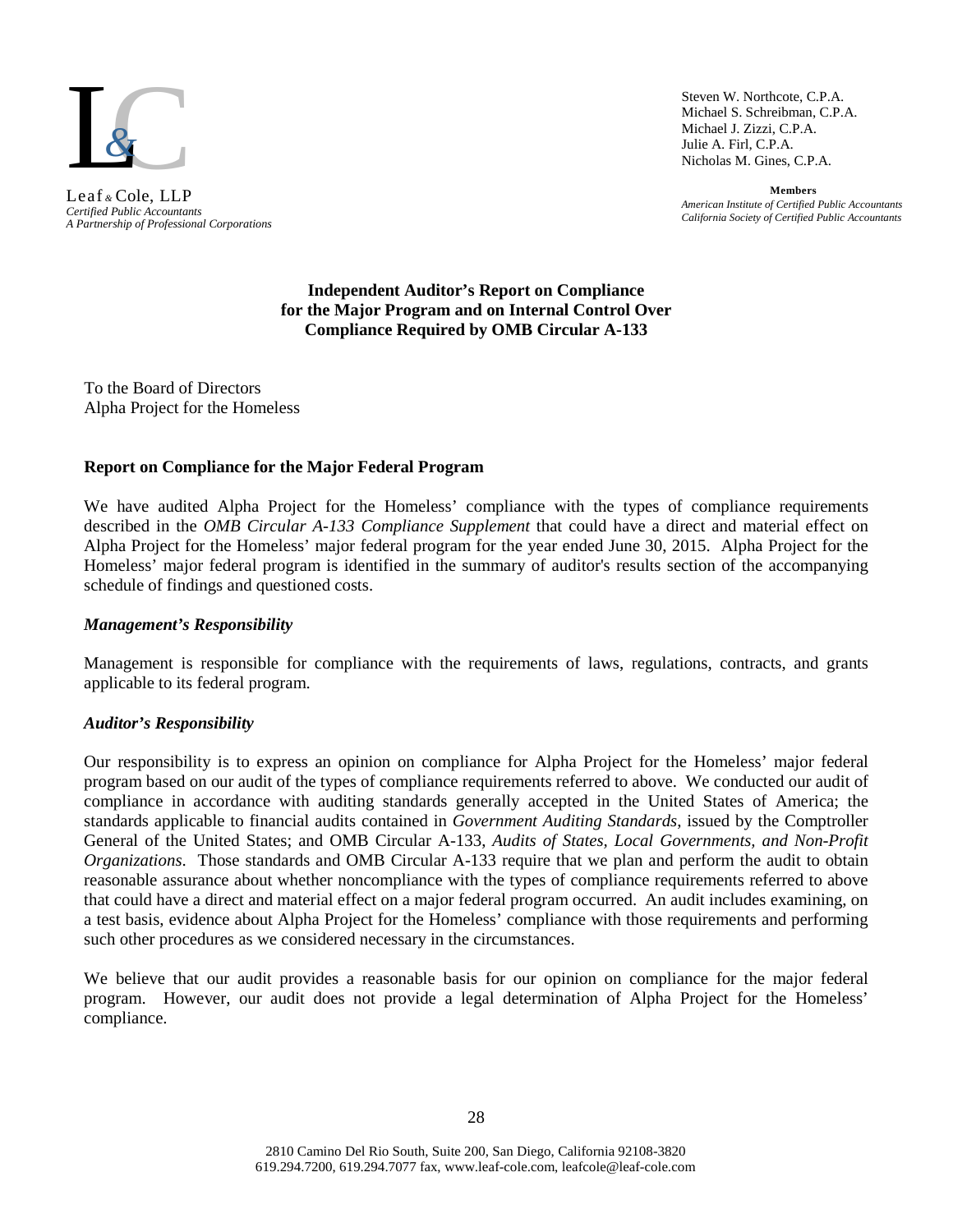#### *Opinion on the Major Federal Program*

In our opinion, Alpha Project for the Homeless complied, in all material respects, with the types of compliance requirements referred to above that could have a direct and material effect on its major federal program for the year ended June 30, 2015.

# **Report on Internal Control Over Compliance**

Management of Alpha Project for the Homeless is responsible for establishing and maintaining effective internal control over compliance with the types of compliance requirements referred to above. In planning and performing our audit of compliance, we considered Alpha Project for the Homeless' internal control over compliance with the types of requirements that could have a direct and material effect on the major federal program to determine the auditing procedures that are appropriate in the circumstances for the purpose of expressing an opinion on compliance for the major federal program and to test and report on internal control over compliance in accordance with OMB Circular A-133, but not for the purpose of expressing an opinion on the effectiveness of internal control over compliance. Accordingly, we do not express an opinion on the effectiveness of Alpha Project for the Homeless' internal control over compliance.

A *deficiency in internal control over compliance* exists when the design or operation of a control over compliance does not allow management or employees, in the normal course of performing their assigned functions, to prevent, or detect and correct, noncompliance with a type of compliance requirement of a federal program on a timely basis. A *material weakness in internal control over compliance* is a deficiency, or combination of deficiencies, in internal control over compliance, such that there is a reasonable possibility that material noncompliance with a type of compliance requirement of a federal program will not be prevented, or detected and corrected, on a timely basis. A *significant deficiency in internal control over compliance* is a deficiency, or a combination of deficiencies, in internal control over compliance with a type of compliance requirement of a federal program that is less severe than a material weakness in internal control over compliance, yet important enough to merit attention by those charged with governance.

Our consideration of internal control over compliance was for the limited purpose described in the first paragraph of this section and was not designed to identify all deficiencies in internal control over compliance that might be material weaknesses or significant deficiencies. We did not identify any deficiencies in internal control over compliance that we consider to be material weaknesses. However, material weaknesses may exist that have not been identified.

The purpose of this report on internal control over compliance is solely to describe the scope of our testing of internal control over compliance and the results of that testing based on the requirements of OMB Circular A-133. Accordingly, this report is not suitable for any other purpose.

 $L$ eaf $2C$ ole  $LLP$ 

San Diego, California September 28, 2015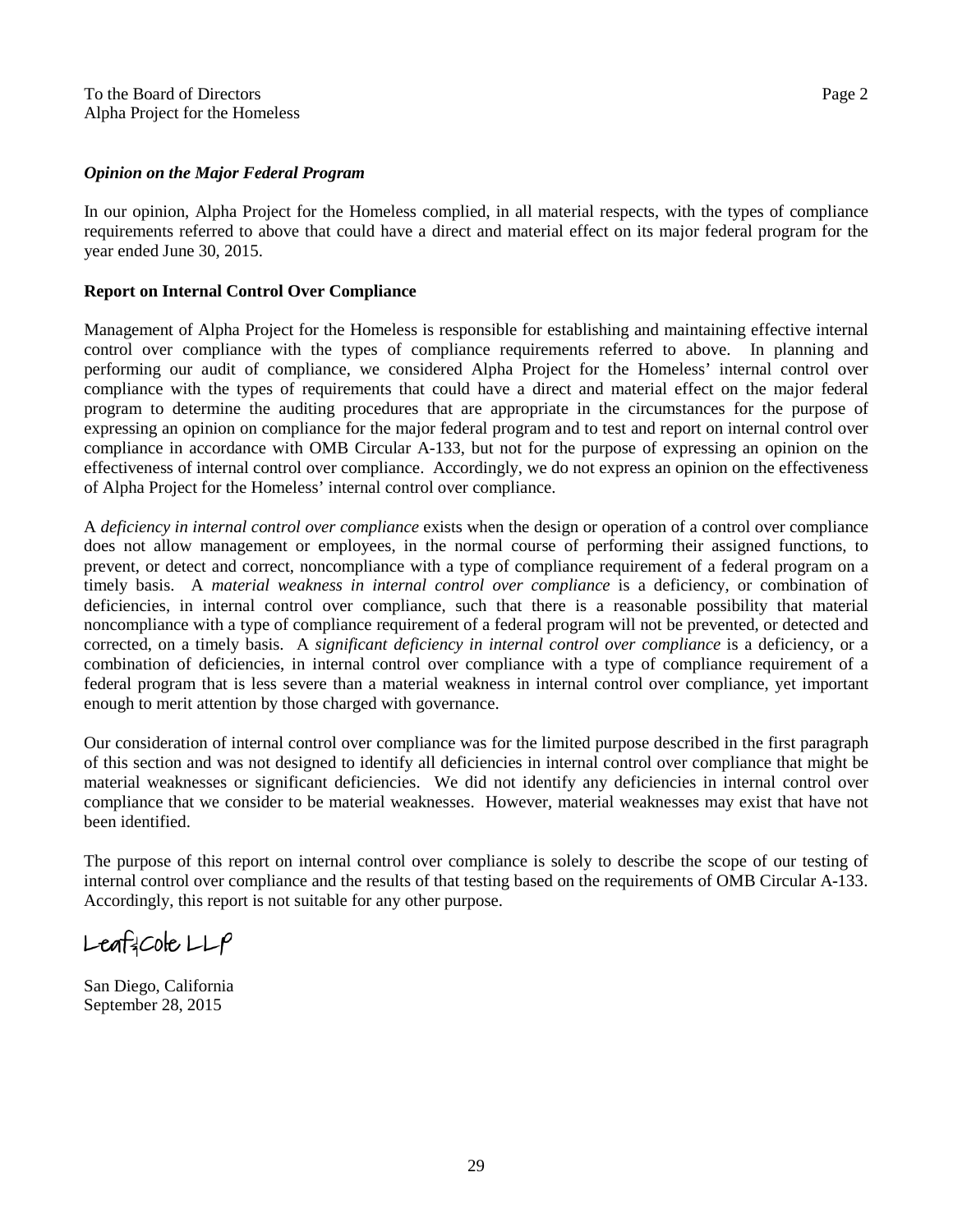# **ALPHA PROJECT FOR THE HOMELESS SCHEDULE OF FINDINGS AND QUESTIONED COSTS FOR THE YEAR ENDED JUNE 30, 2015**

# **Section I - Summary of Auditor's Results:**

# **Financial Statements**

| Type of auditor's report issued:                                                                                                      | Unmodified                                                               |                |
|---------------------------------------------------------------------------------------------------------------------------------------|--------------------------------------------------------------------------|----------------|
| Internal control over financial reporting:<br>Material weakness(es) identified?<br>Significant deficiencies identified not considered | $Yes$ X No                                                               |                |
| to be material weaknesses?                                                                                                            | $Yes$ X No                                                               |                |
| Noncompliance material to financial statements noted?                                                                                 | Yes X No                                                                 |                |
| <b>Federal Awards</b>                                                                                                                 |                                                                          |                |
| Type of auditor's report issued on compliance<br>for major programs:                                                                  | Unmodified                                                               |                |
| Internal control over major programs:<br>Material weakness(es) identified?<br>Significant deficiencies identified not considered      | $Yes$ X No                                                               |                |
| to be material weakness(es)?                                                                                                          | $Yes$ X No                                                               |                |
| Any audit findings disclosed that are required to be reported<br>in accordance with Circular A-133, Section .510(a)?                  | $\frac{1}{1}$ Yes $\frac{X}{1}$ No                                       |                |
| Identification of major programs:                                                                                                     |                                                                          |                |
| $CDFA$ Number(s)                                                                                                                      | Name of Federal Program or Cluster                                       |                |
| 14.218                                                                                                                                | <b>Community Development Block</b><br><b>Grants / Entitlement Grants</b> |                |
| Dollar threshold used to distinguish between<br>Type A and Type B programs:                                                           | \$300,000                                                                |                |
| Auditee qualified as low-risk auditee?                                                                                                | $X$ Yes                                                                  | N <sub>o</sub> |
| <b>Section II - Financial Statement Findings:</b><br>None                                                                             |                                                                          |                |

**Section III – Federal Award Findings and Questioned Costs:** None